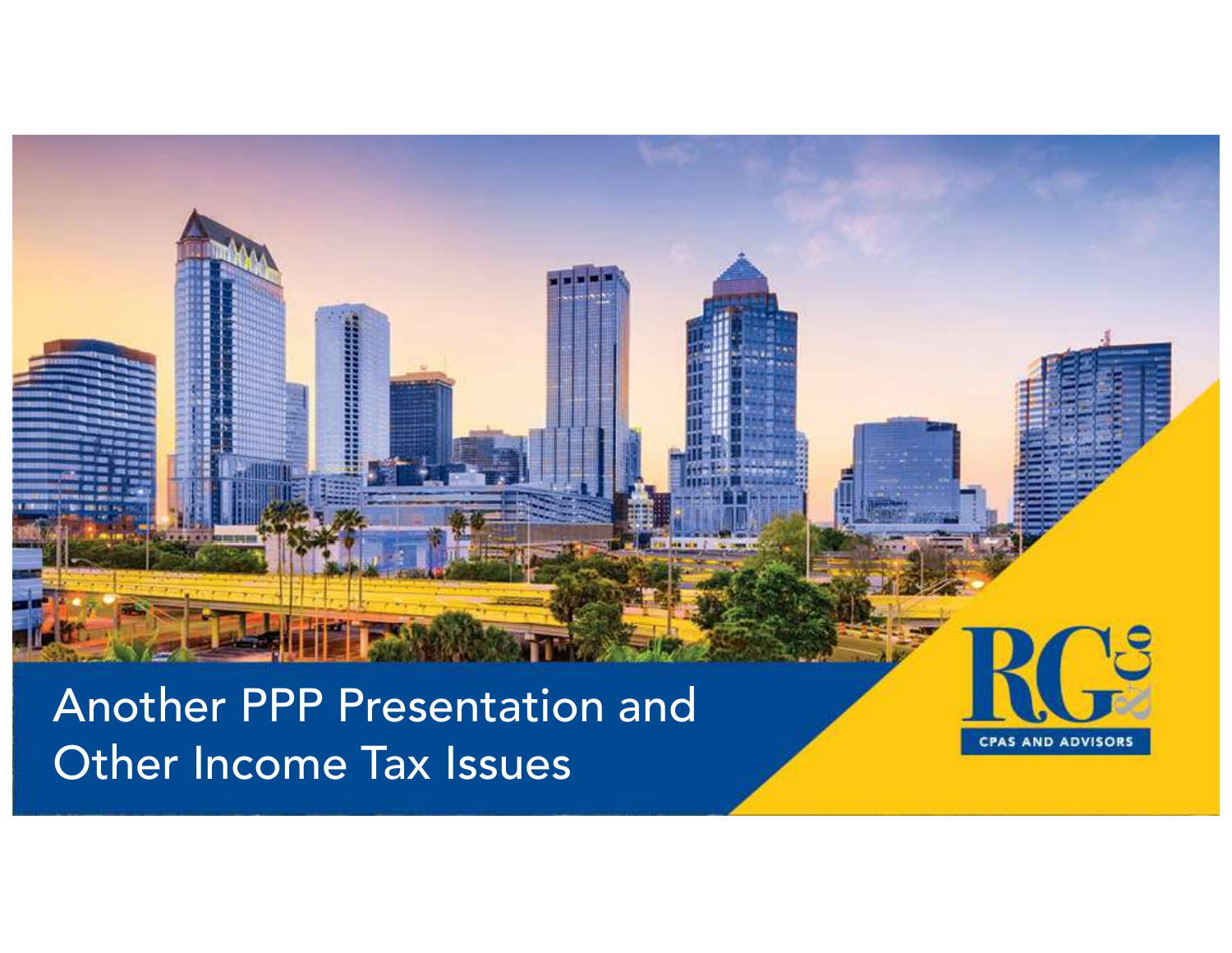#### June 18, 2020 Update INFORMATION SUBJECT TO CHANGE BASED ON FURTHER GUIDANCE PROVIDED BY SBA OR OTHER FEDERAL AGENCIES.

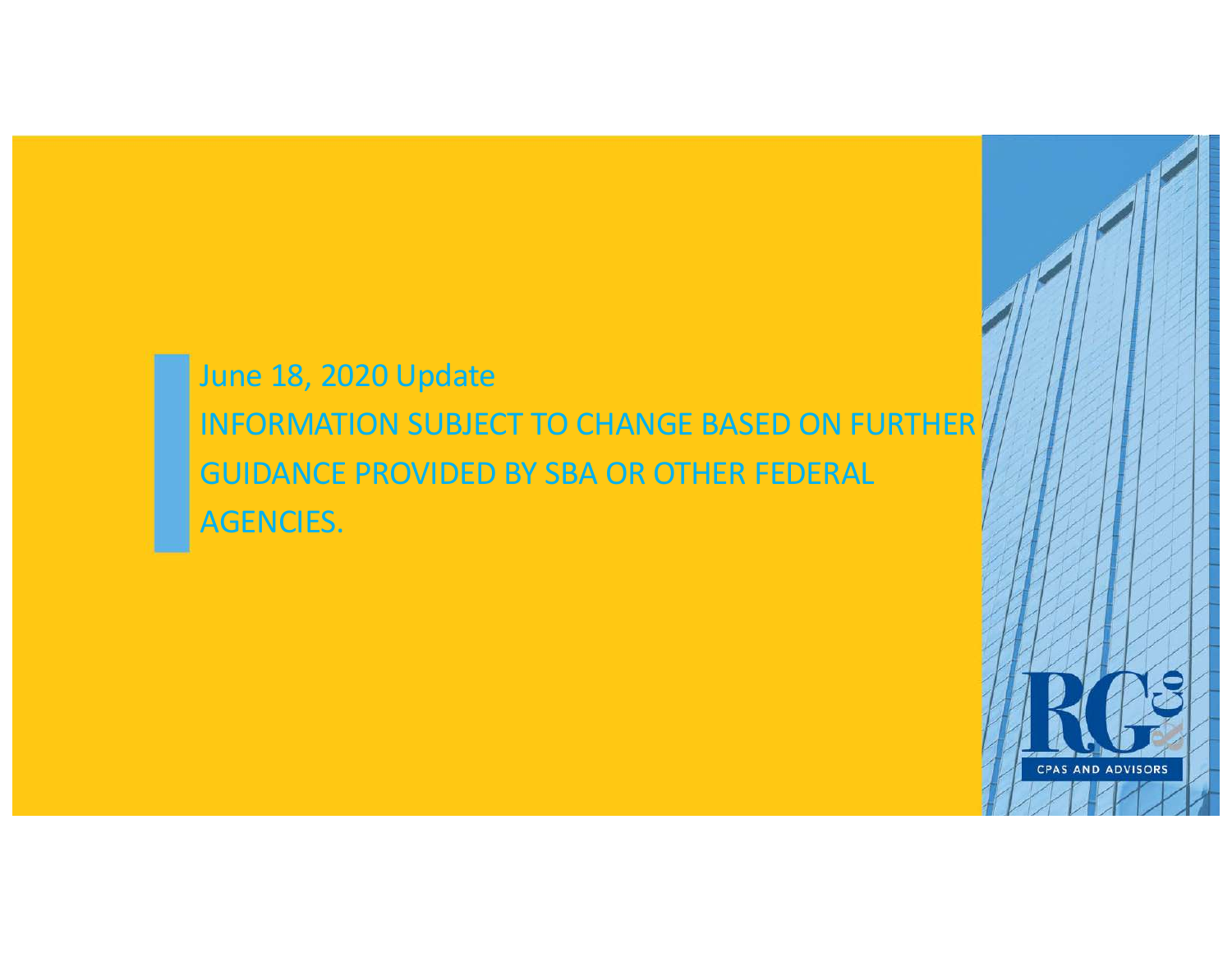#### Rule Sources

- Coronavirus Aid, Relief, and Economic Security (CARES) Act
	- [https://www.congress.gov/116/bills/hr748/BILLS-116hr748enr.xm](https://www.congress.gov/116/bills/hr748/BILLS-116hr748enr.xml)l
- FAQs provided by SBA
	- [https://home.treasury.gov/system/files/136/Paycheck-Protection-Program-Frequently-](https://home.treasury.gov/system/files/136/Paycheck-Protection-Program-Frequently-Asked-Questions.pdf)Asked-Questions.pdf
- PPP Loan Forgiveness Application (updated June 17, 2020)
	- [https://home.treasury.gov/system/files/136/3245-0407-SBA-Form-3508-PPP-](https://home.treasury.gov/system/files/136/3245-0407-SBA-Form-3508-PPP-Forgiveness-Application.pdf)Forgiveness-Application.
- Interim Final Rules (updated regularly)
	- <https://home.treasury.gov/policy-issues/cares/assistance-for-small-businesses>
- PPP Flexibility Act of 2020 signed into Law June 5, 2020
	- <https://www.congress.gov/bill/116th-congress/house-bill/7010/text>

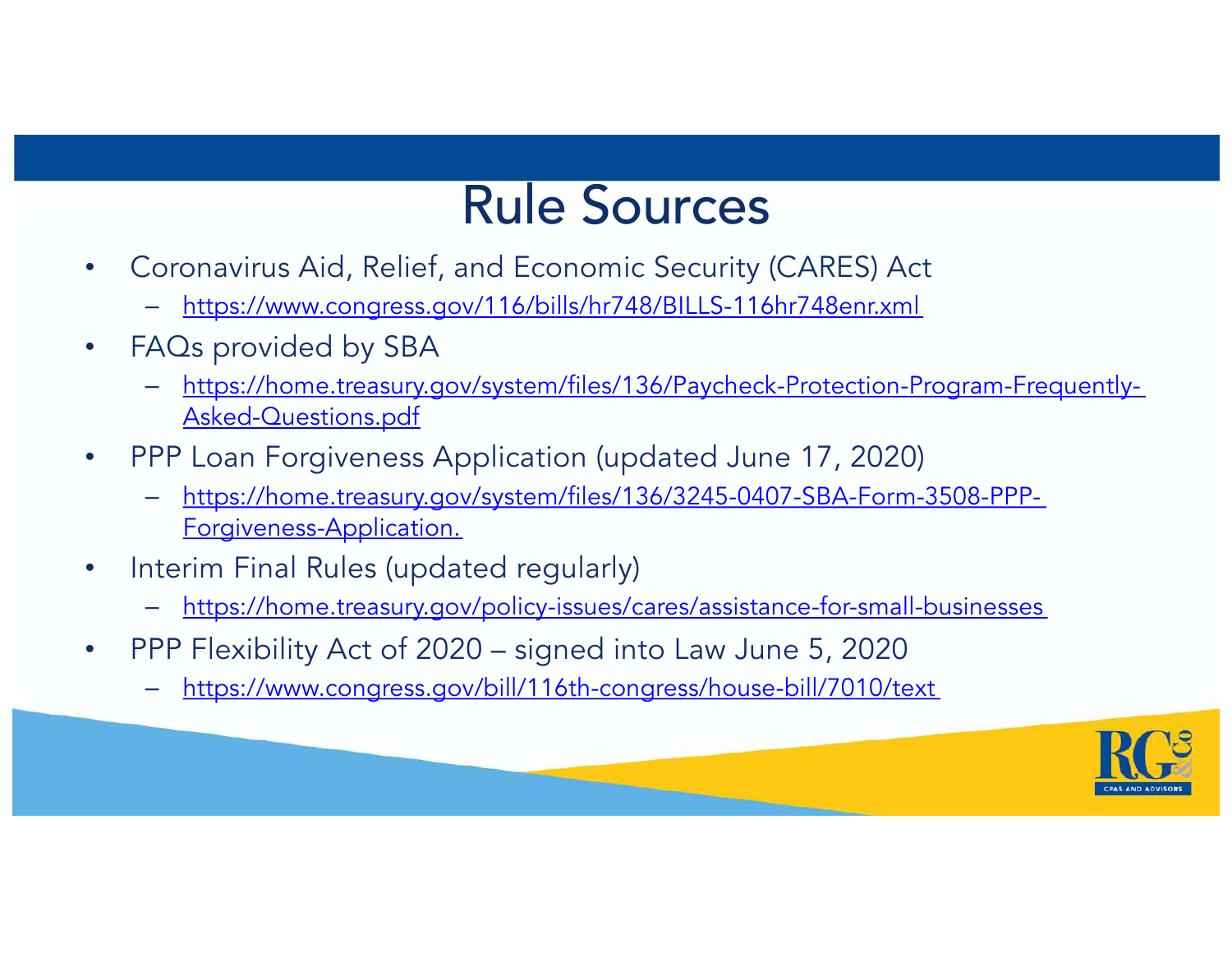#### Forgiveness Application Needs

- PPP Loan Amount and disbursement date.
- Disclosure if EIDL Advance received. Reduces forgiveness.
- Employee counts: time of loan app and time of forgiveness app.
- Disclosure of Pay frequency schedule.
- Checkbox for \$2 Million borrower level (affiliates included).
- Reps and Certifications signed by borrower.
- 6-year document retention requirement.

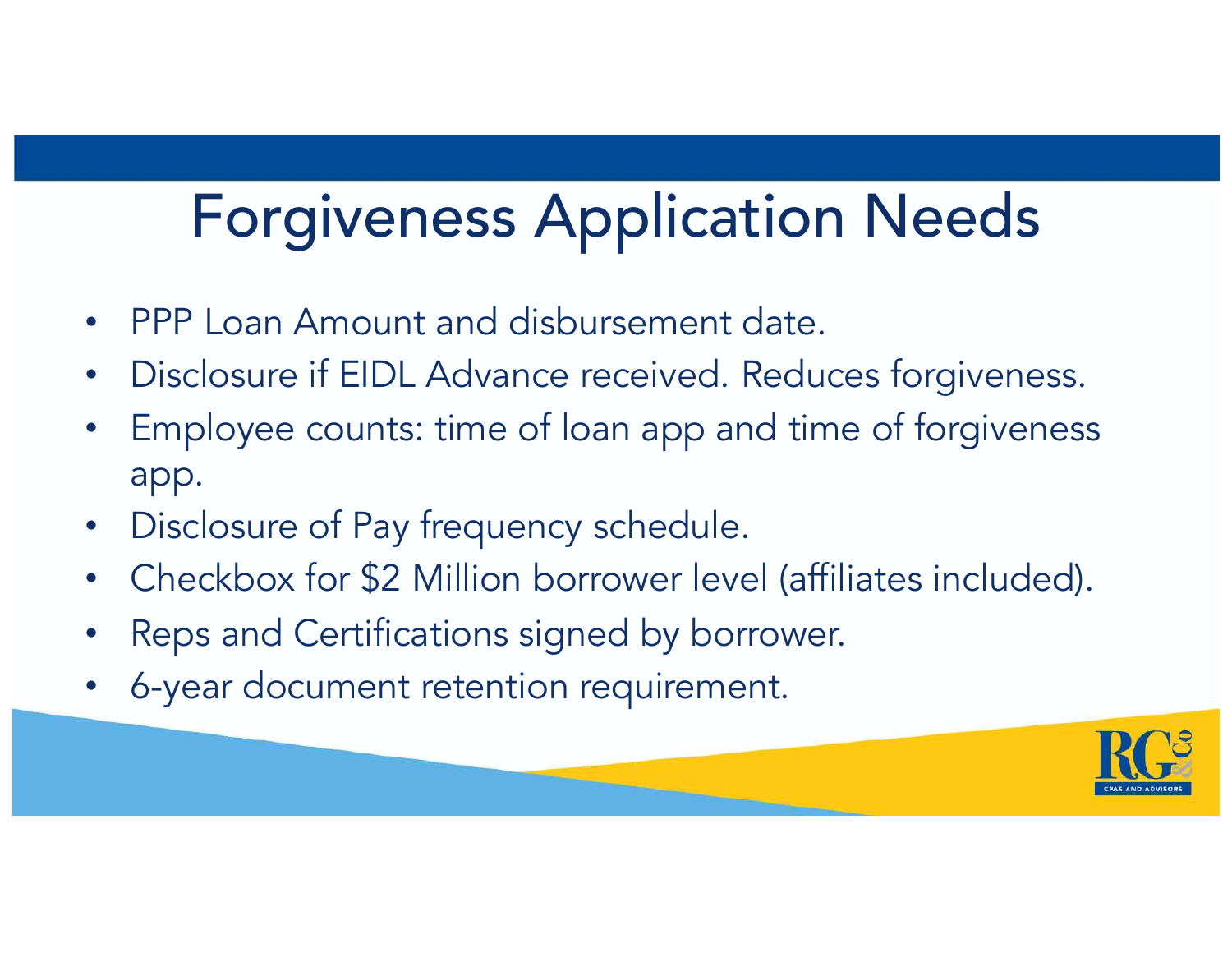# Requesting Forgiveness

- Submit Loan Forgiveness Application to Lender
	- Due Date -10 months after CP under New Act
	- Submit the PPP Loan Forgiveness Calculation Form
	- Submit PPP Schedule A and Substantiation
	- Lender has 60 days to review and make a decision; SBA has another 90 days after that; total of 5 months
- Determine if you qualify for EZ form or need to file the Long Form.
- Begin to gather substantiation needed now.
- PPP Schedule A Worksheet is not required to be submitted but must be completed regardless.
- PPP Borrower Demographic Information is optional.

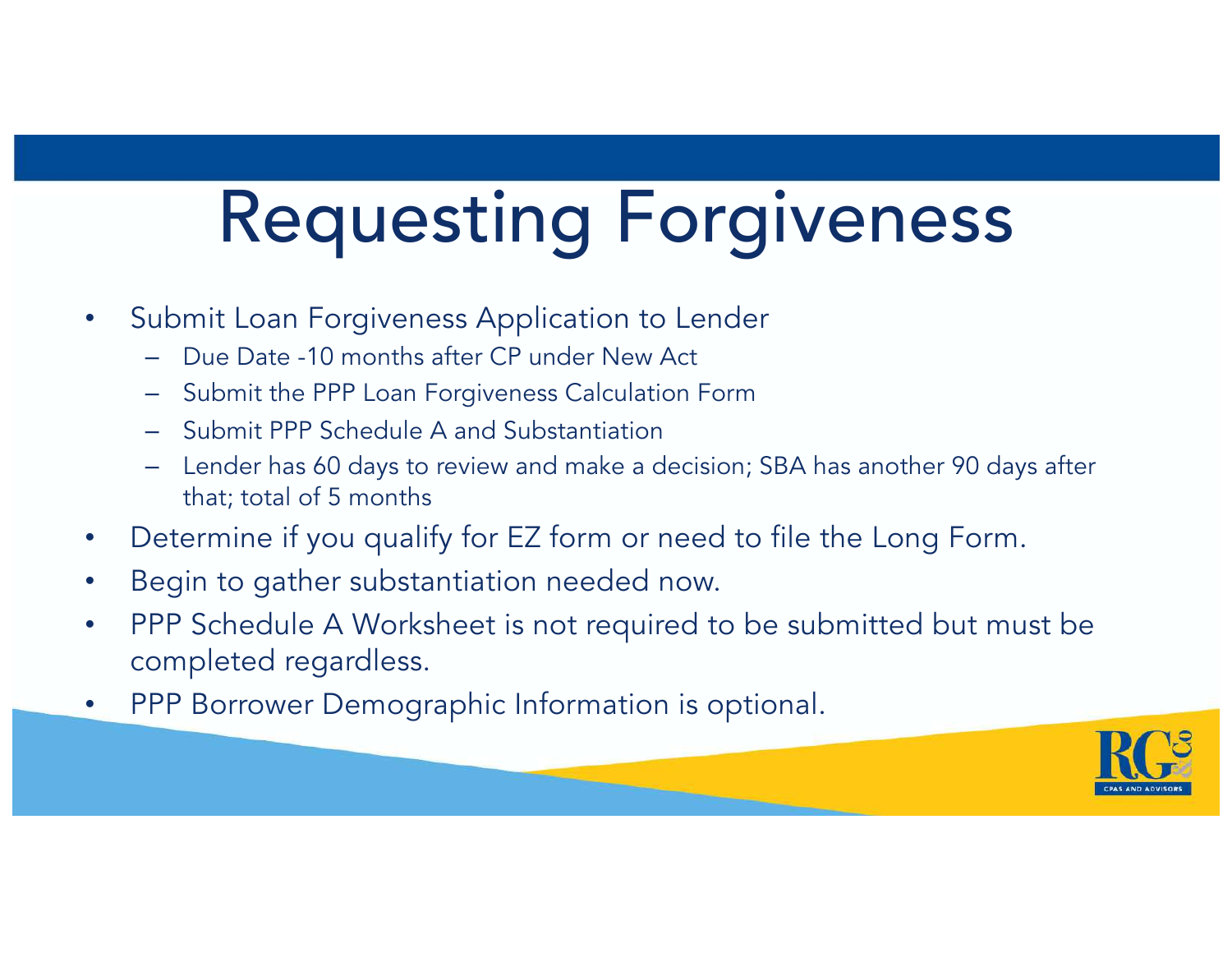### Documentation Requirements

- The loan forgiveness application instructions (updated June 17, 2020) details documents required to be submitted.
- Interim Final Rule has a section highlighting requirements as well.
- The more complete your submitted forgiveness application is, the less burdensome it will be for lenders to review.

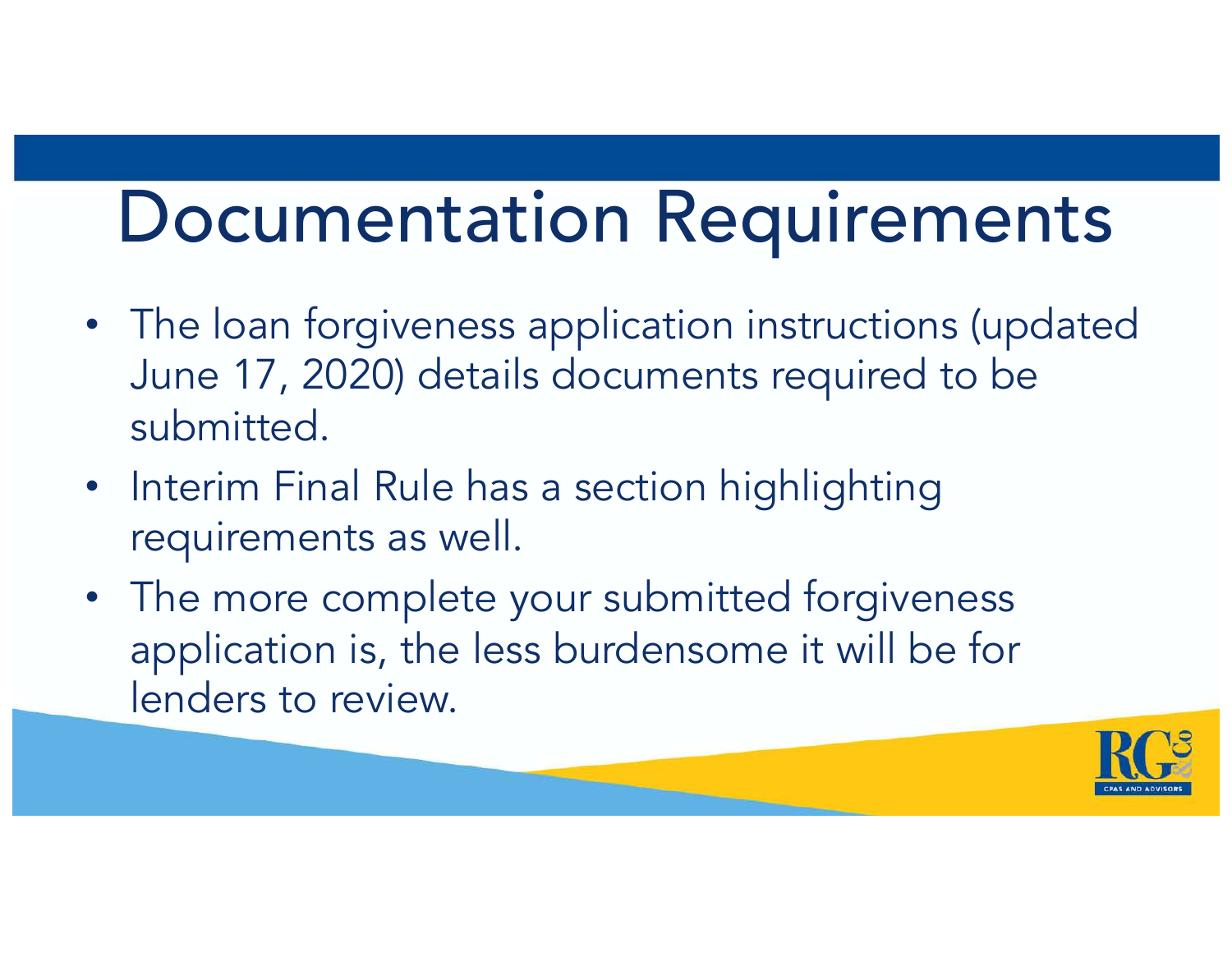### Covered Period – 8 or 24?

- Covered Period: Day 1 = same as PPP Loan Disbursement Date; runs for 168 or 56 days. Ex. Begins on a Monday, ends on a Sunday.
- Alternative Payroll Covered Period: Borrowers with Bi-Weekly (or more frequent) payroll schedules may elect to adjust their Covered Period to begin on the first day of their next Pay Period.
	- Borrowers who make this election must apply the Alternative Period in calculations where referenced.
	- If elected, applies to Salary and FTE calculations.
	- Does not apply to Non-Payroll Costs. Creates two separate measurement periods.

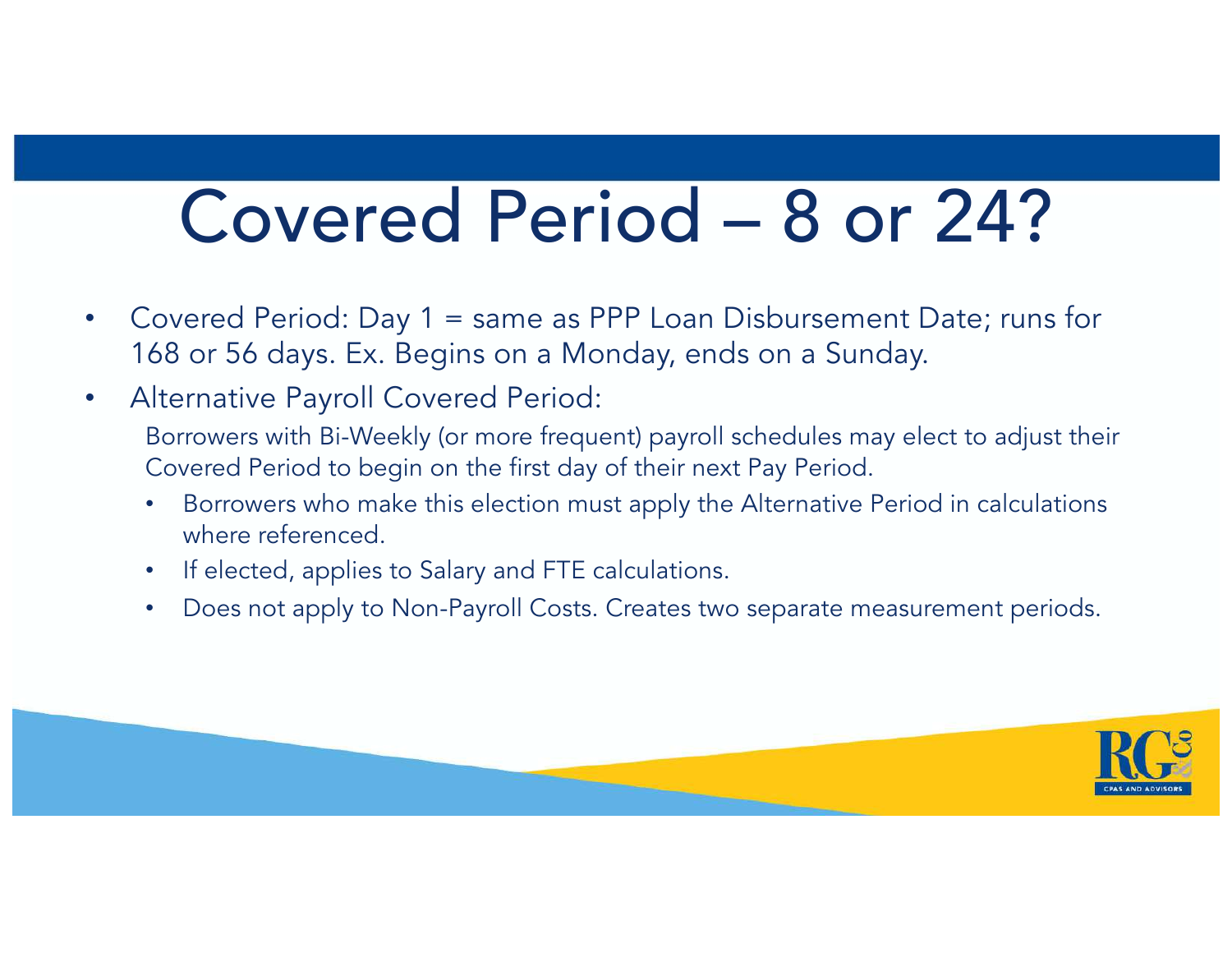## Forgiveness Amount

Forgiveness Amount is defined as the LESSER OF:

- PPP Loan Amount,
- Eligible Payroll Costs / 60%, OR
- Total Eligible Payroll and Non-Payroll Costs reduced by the Total Salary/Hourly Wage Reduction multiplied by the FTE Reduction **Quotient**

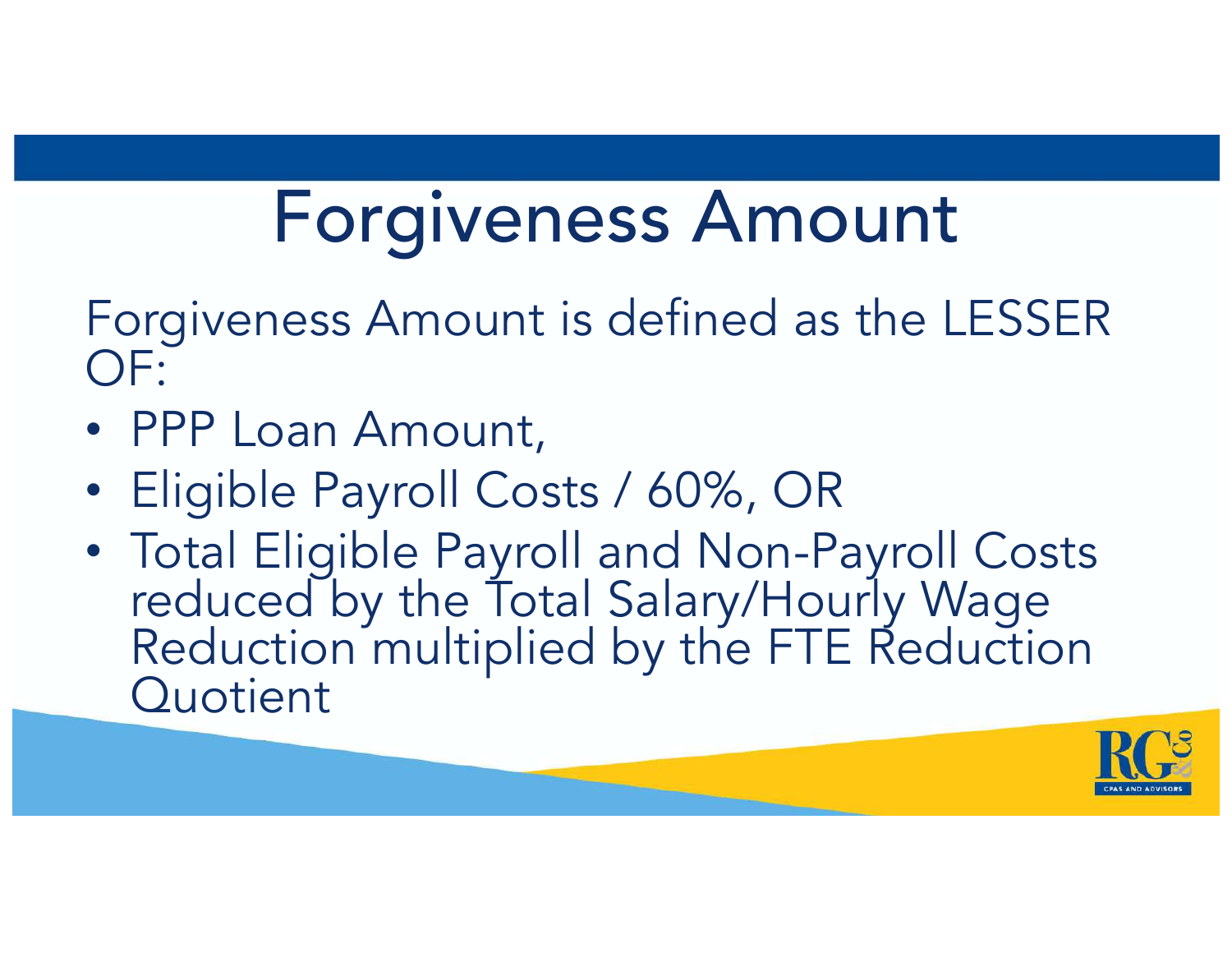# **Eligibility**

"Costs incurred AND payments made" (Sec. 1106(b)) during the period changed… Flexibility Added: Changed to "incurred OR paid" on Forgiveness Calculation Instructions for Line 1. A play on words may have big impact as indicated in IFR.

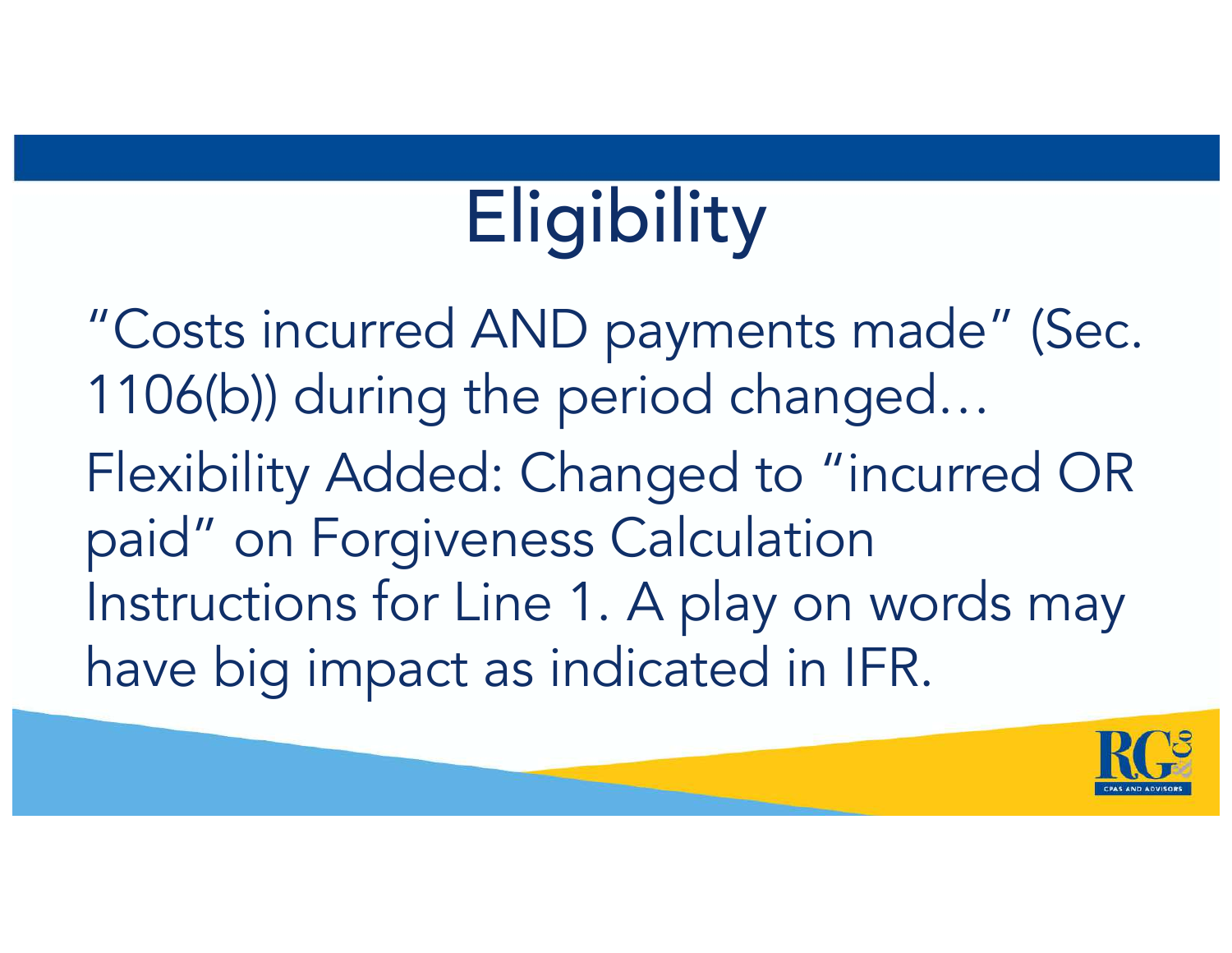# **Eligibility**

- Payroll Costs
	- Eligible for forgiveness for PR costs paid AND PR costs incurred during the Covered Period.
	- Payroll costs are "paid" on the date paychecks are distributed or the borrower originates an ACH credit transaction.
	- Payroll Costs are "incurred" on the day the E/E's pay is earned.
	- Wages earned through final day of covered period can be paid after covered period on or before the next regular payroll date.

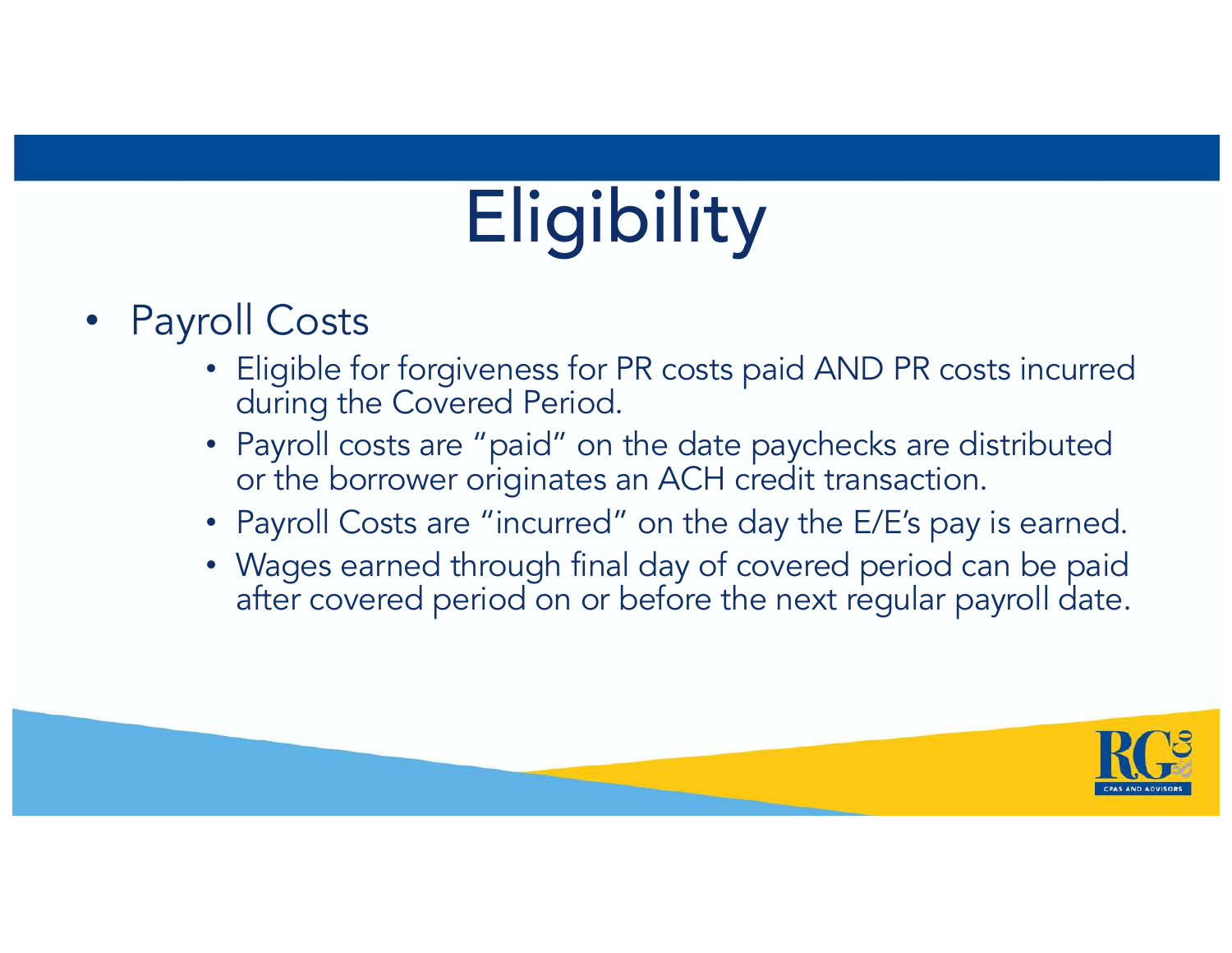# **Eligibility**

- Non-Payroll Costs (cannot exceed 40% of the total forgiveness amount)
	- Covered Rent, mortgage interest and Utility payments must be paid during covered period (even if incurred prior to…) OR,
	- Incurred during covered period and paid before the next regular billing date
- Count Payroll and Non-Payroll Costs BOTH Paid and incurred only once.

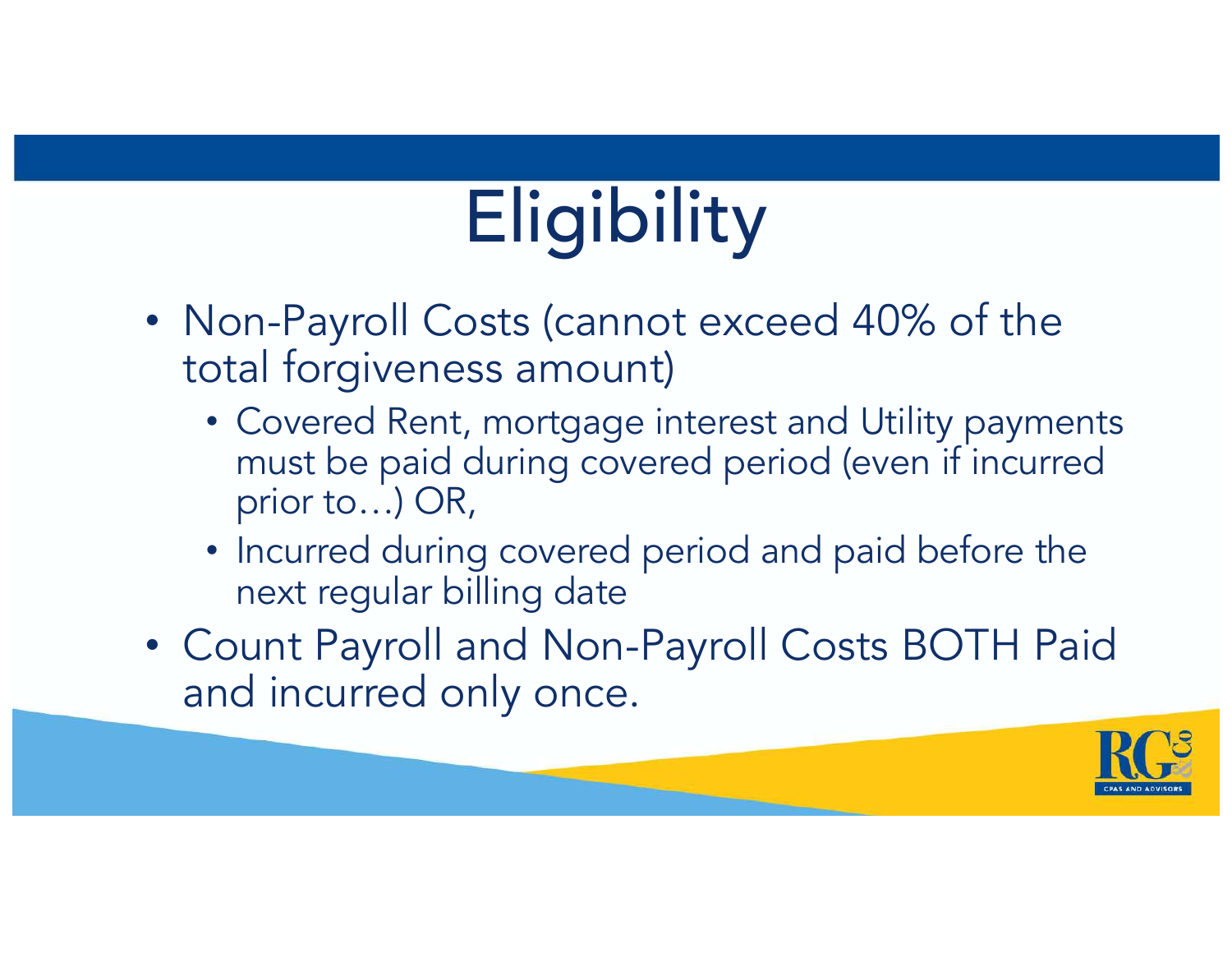# Payroll Cost Eligibility

- Decide on Covered Period or Alternative Covered Period
- Day 1 Payroll paid on or after Day 1 that includes wages earned prior to Day 1 – IS THIS ELIGIBLE?
- Day 168 or 56 Include hours worked through this day even if paid after, but no later than next pay period.
- \$100,000 cap as pro-rated
	- \$15,385 for 8 weeks
	- \$46,154 for 24 weeks (except owners)

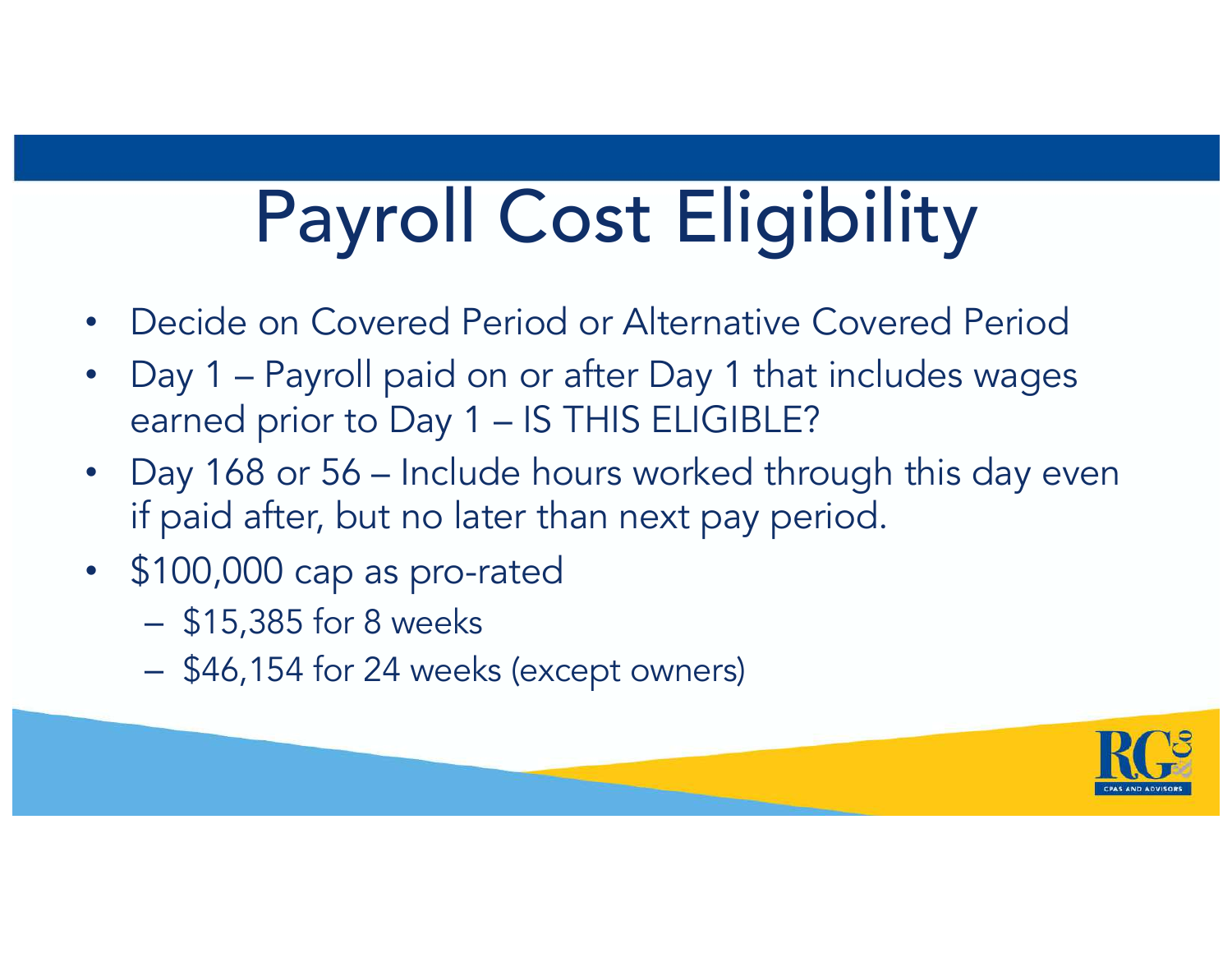# Payroll Cost Eligibility

- Non-Cash Compensation PR Costs allowed for:
	- ER contributions for EE health insurance
	- ER contributions to EE retirement plans
	- ER state and local taxes assessed on EE comp
- "*Owner-Employees*" have separate rules.
- Self-employed individuals and Partners are excluded since they are not "employees."
- Provides for different treatment depending on business structure.

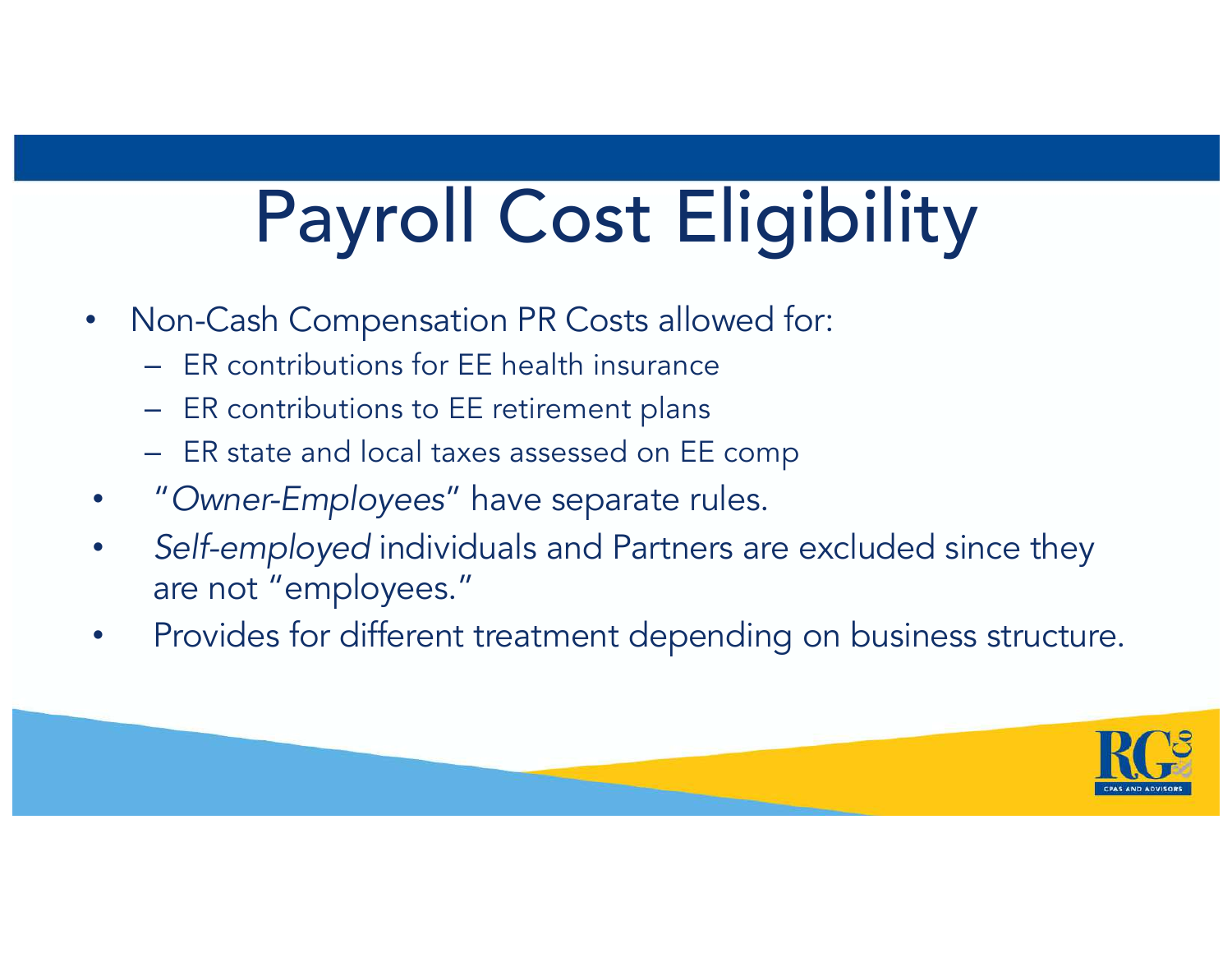## Owner-Employees

- Includes Shareholders of S-Corps and C-Corps.
- PPP Schedule A separates Owner Comp from other employees
	- Owners are not included in Table 1 or 2
- *Owner-Employees* forgiveness requested is capped at \$15,385 (8/52) OR \$20,833 (2.5 months) OR equivalent 2019 *Cash compensation,* WHICHEVER IS LOWER depending on CP chosen.
	- Do NOT include S-Co Owner-employees ER Health Insurance separate from Comp.
	- DO include S & C Corp Owner-employees ER retirement contributions separate from Comp.
- *Owner-Employees* will not enter into the calculation of the FTE reduction or reduction in wages.
- It is not clear if attribution rules apply here for related parties on payroll.
- Total Cap applies in total "across all businesses."

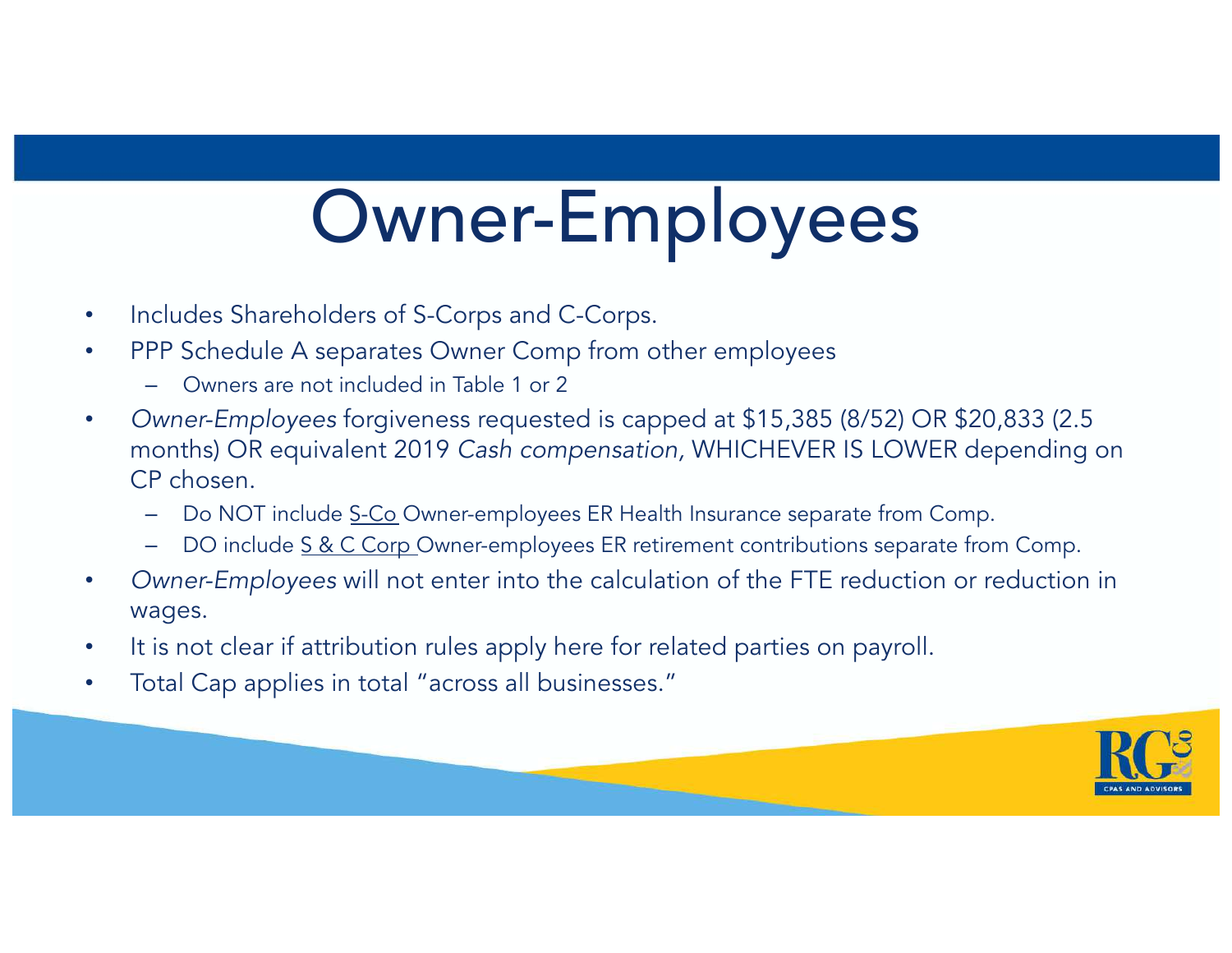### Self-Employed and Gen. Partners

- Schedule C filers are capped by the amount of their *Owner Compensation Replacement*, calculated based on 2019 net profit – not to exceed \$15,385 (8 wk) or \$20,833 (2.5 months if electing 24 wk CP).
	- Wages and benefits paid for other employees count See IFR Issued 4/14/20
- General partners are capped (not to exceed amounts above) by the amount of their 2019 net earnings from self-employment less Sec. 179 deduction and unreimbursed partnership expenses.
- No additional forgiveness is provided for retirement or health insurance contributions for self-employed individuals.

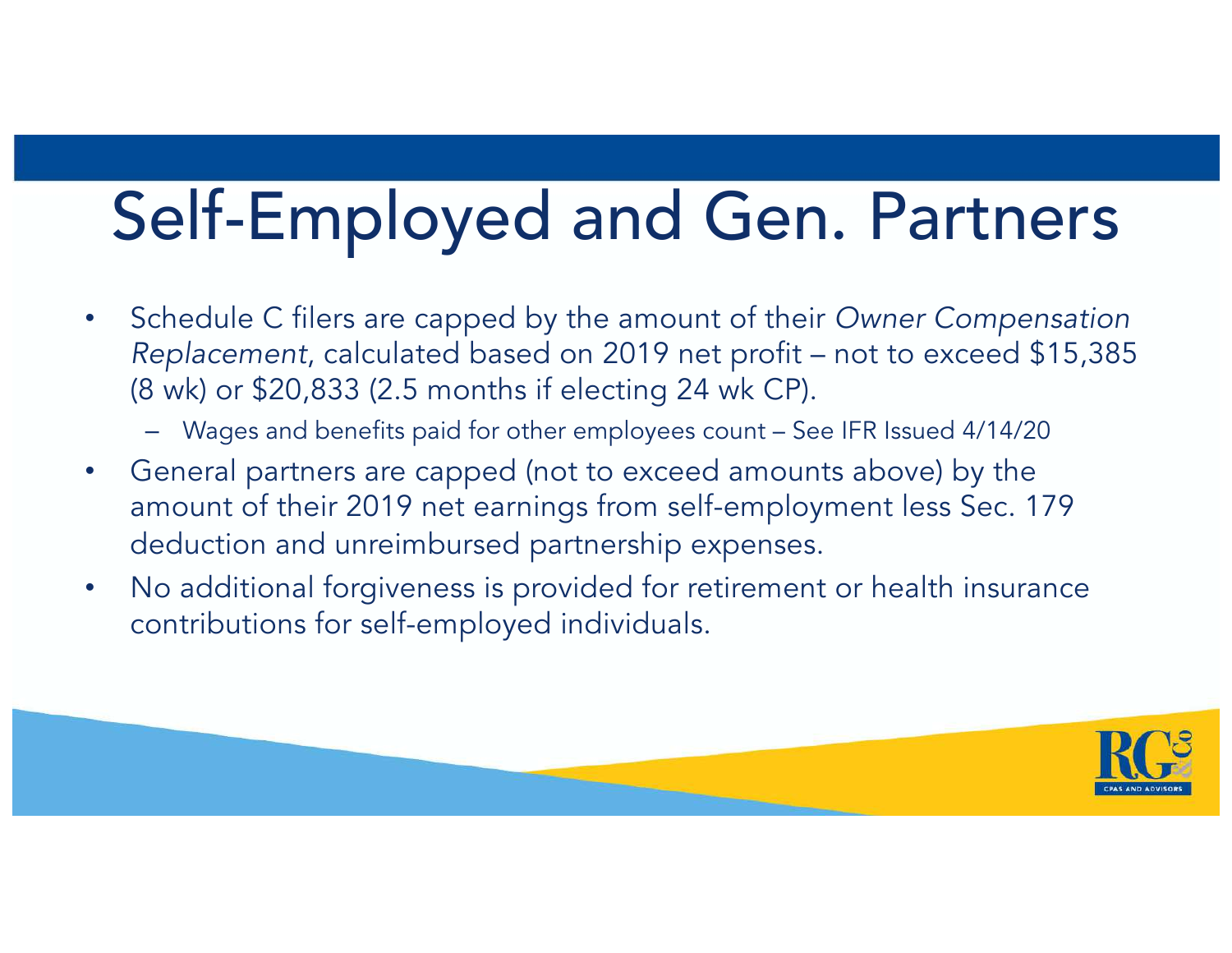# Non-Payroll Cost Eligibility

- Covered Mortgage Interest only; Not Principal; debt must be in place before 2/15/20 – covers real or personal property debts.
	- Office location, warehouse purchased, business automobiles or fleet
- Covered Rent obligations in force before 2/15/20 for real or personal property "*pursuant to lease agreements.*"
- Covered Utilities for services beginning by 2/15/20 includes electricity, gas, water, transportation (gas for business vehicles?), telephone, or internet access.
- Besides Pre-paid Interest being specifically disallowed, are other Prepayments allowed under "paid" or "incurred" model? Seems likely under IFR Page 12 Example. Uses word "In addition"…

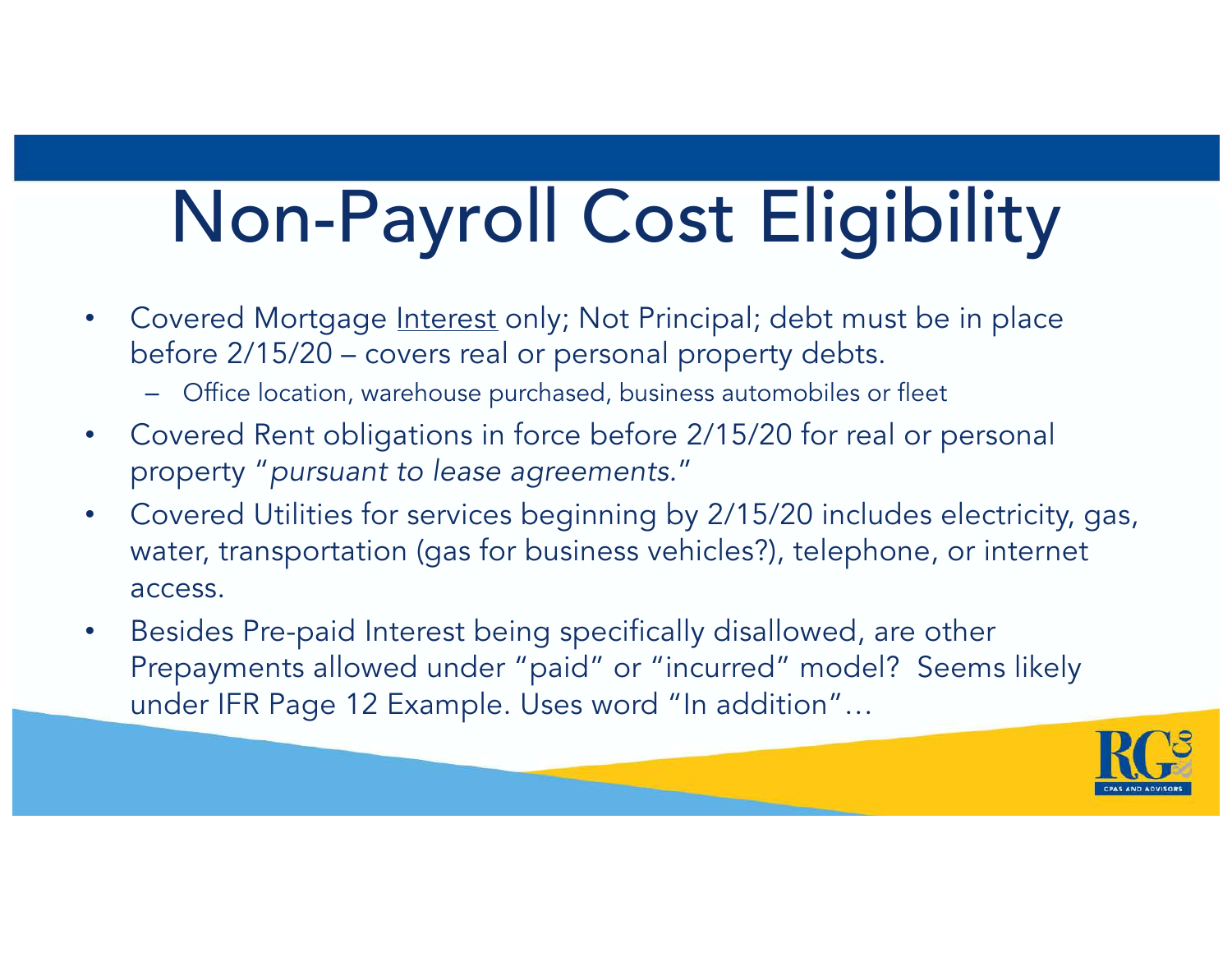### PPP Schedule A Worksheet

- Table 1 Lists E/E's who were employed during Covered period AND paid < \$100K annualized rate for ALL pay periods in 2019 OR were NOT employed at any point in 2019.
	- Removes fears about salary reductions (in addition to FTE reduction) for former EE's not paid during Covered period.
		- Very Borrower Friendly. Only a reduction of annualized salary or pay rates.
	- Average FTE each single EE capped at 1.0 for 40-hour week.
	- Salary / Hourly Wage Reduction > 25% only
		- See Instructions for PPP Sch. A Worksheet Pg. 4-5 Steps 1-3 to determine reduction for each employee listed.

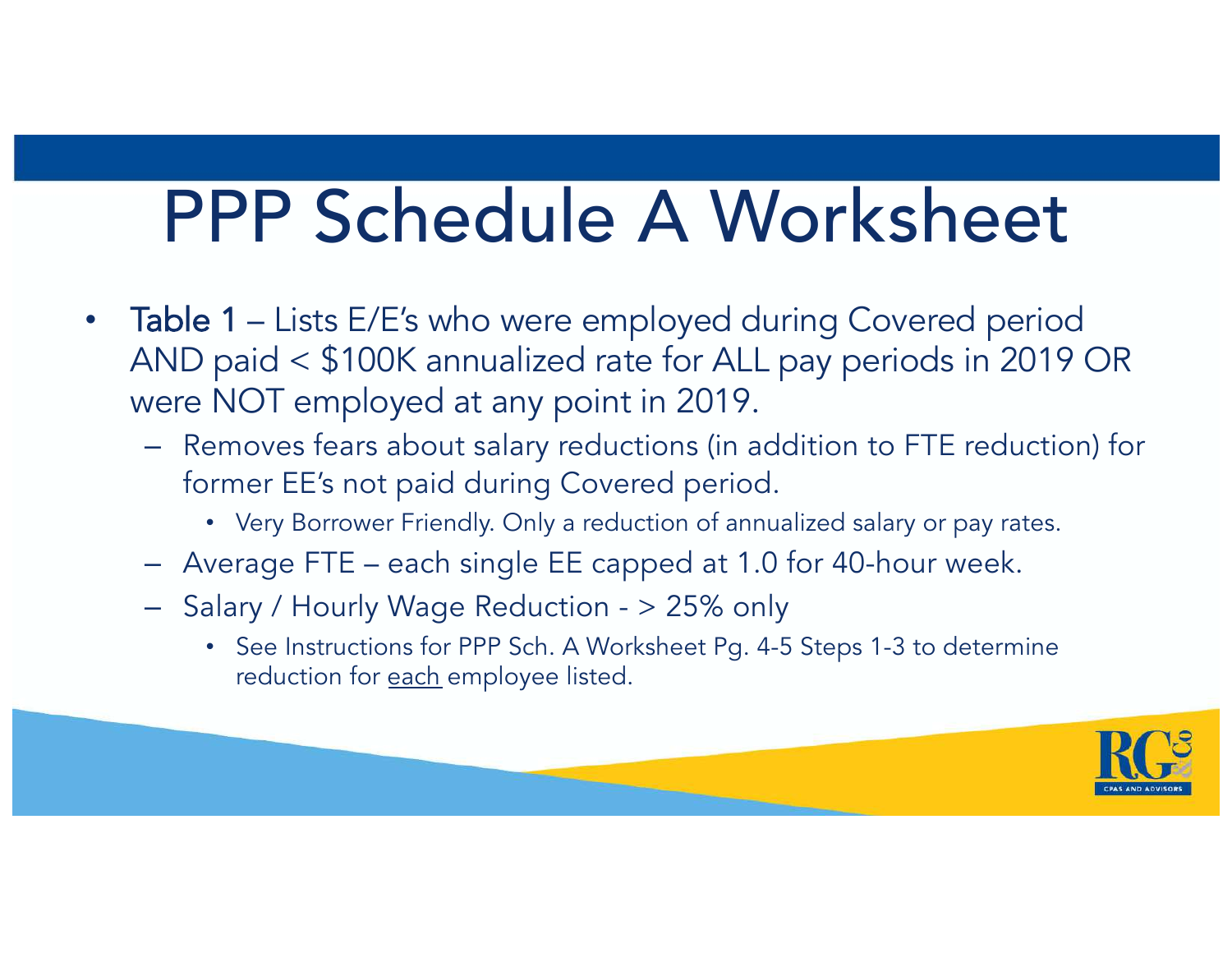### PPP Schedule A Worksheet

- Table 2 –Lists E/E's who were employed during Covered period AND paid > \$100K annualized rate for ANY pay period in 2019.
	- List Cash Compensation paid or incurred during covered period or Alternative Period; capped at \$15,385 (8 wk) or \$46,154 (24 wk) per E/E.
	- Average FTE capped at 1.0 for 40-hour week.
	- Salary / Hourly Wage Reduction N/A.

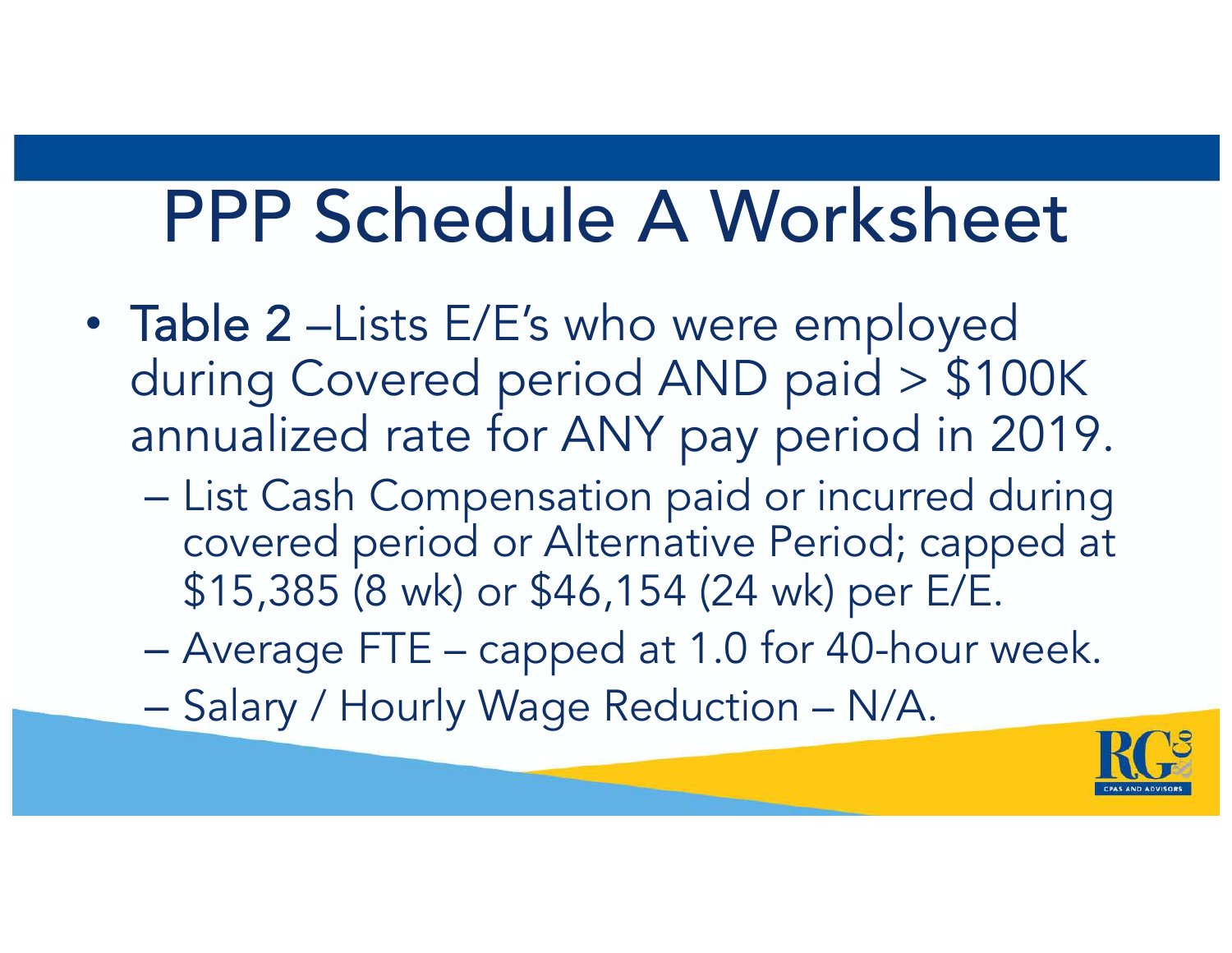# Salary / Hourly Wage Reduction

- Compare EACH employee making less than \$100,000 annually (Table 1) and compare their annual salary OR hourly wage for the Covered period against 1<sup>st</sup> quarter annualized wages. Follow Instructions for PPP Schedule A Worksheet to Line 5 of PPP Loan Forgiveness Application.
- Employee #1 determine avg. annual salary based on avg. wage rate for 1Q 2020 by pay period.
	- $-$  Ex. Q1 Pay = \$10,000 / 13 weeks = \$769.23 / wk
	- On a 52-week year \$40,000 annually

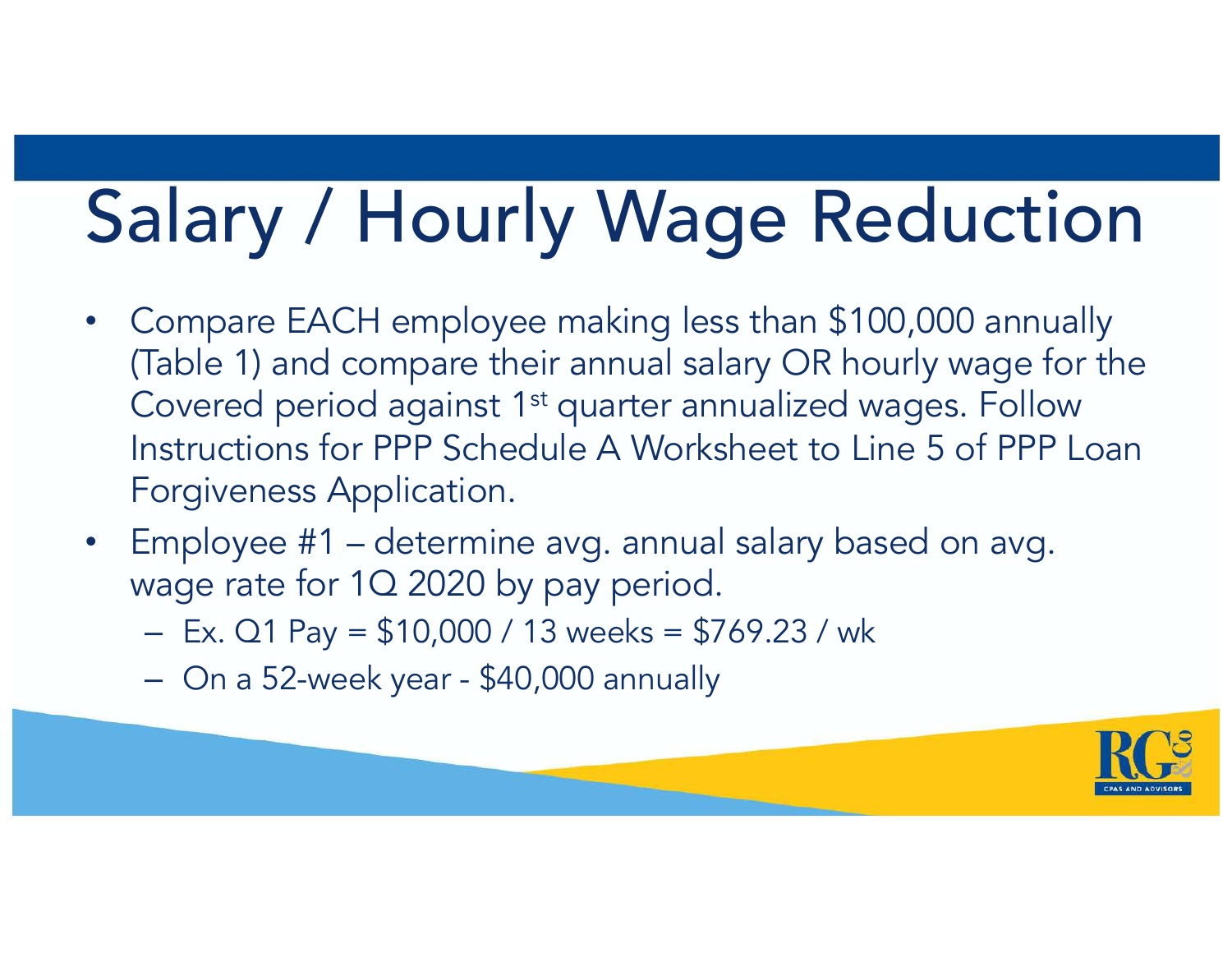## Salary / Hourly Wage Reduction (EZ)

- Employee #1 8-week period Pay = \$4,500 / 8 weeks = \$562.50 / wk
- On a 52-week year \$29,250 annually
- Divide  $$29,250 / $40,000 = 73.125% =$  Fail for this employee
- Reduce amount of Loan forgiven dollar for dollar by \$115
	- $-$  \$40,000 x 75% = \$30,000 \$29,250 = \$750
	- $-$  \$750 x 8 = \$6,000 / 52 = \$115

Check box on PPP Schedule A Line 3 if NO Reductions and enter "0" on Line 3. If so, consider EZ form.

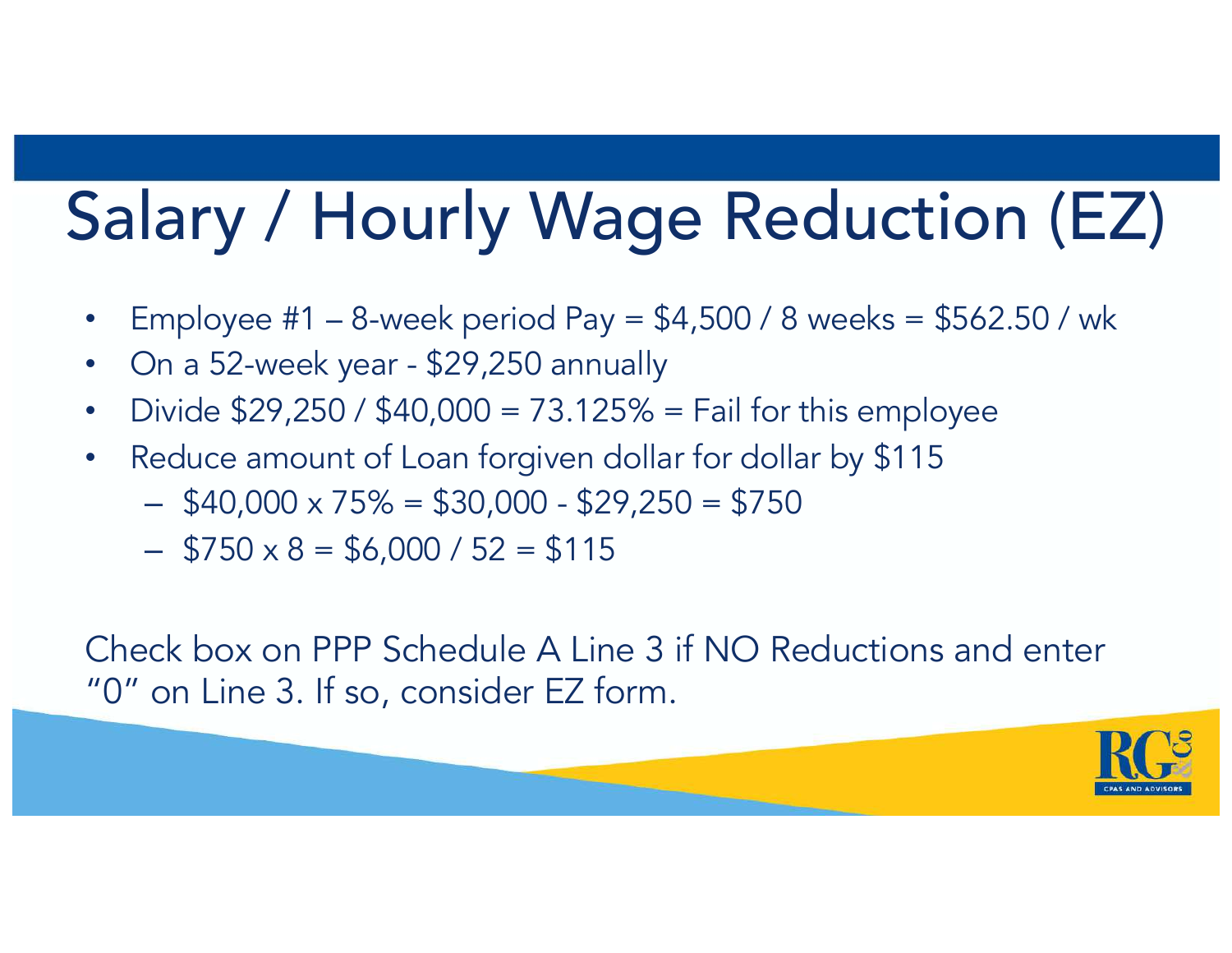### Salary/Hourly Wage Reduction Safe Harbor

If Borrower meets Circumstances, reduction of Loan Forgiveness is reduced:

- 1. Applies only if annual salary OR hourly wage is reduced from 2/15/20 – 4/26/20 and,
- 2. That rate is restored by earlier of 12/31/20 or date of forgiveness application; by employee, no cliff effect. Is this just for a moment in time leading to 1-day raises to meet the safe harbor?
- 3. Must complete the PPP Schedule A worksheet to determine based on instructions provided.

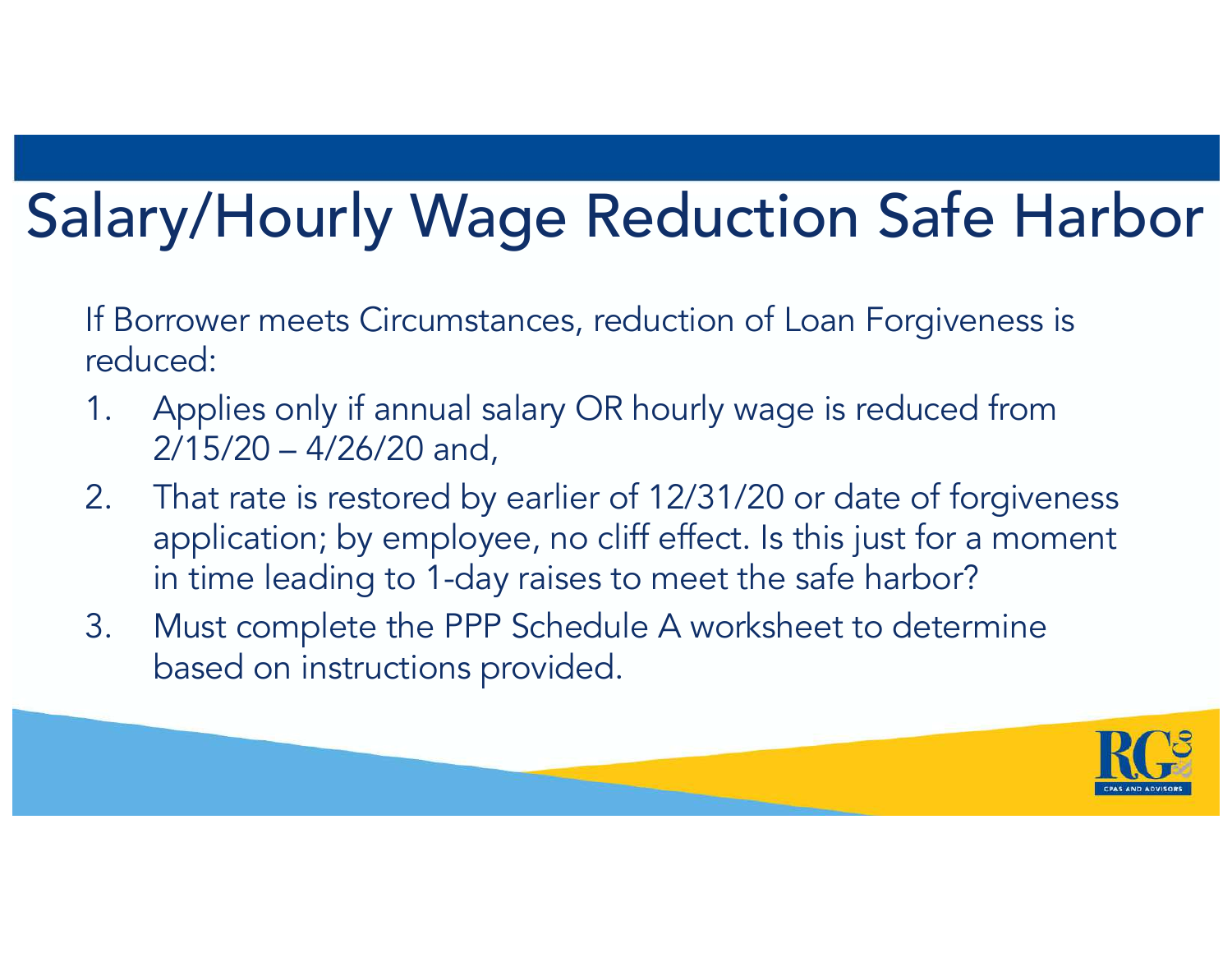### Salary/Hourly Wage Reduction Exclusion

To ensure that borrowers are not doubly penalized, the salary/hourly wage reduction applies ONLY to the portion of the decline in employee salary and wages that is NOT attributable to the FTE Reduction.

• Ex. In IFR – E/E drops from 40 hours to 20 hours per week. Pay rate stays the same. Because the drop in pay is entirely attributable to the FTE reduction, borrower is not required to conduct a wage reduction calculation for that E/E.

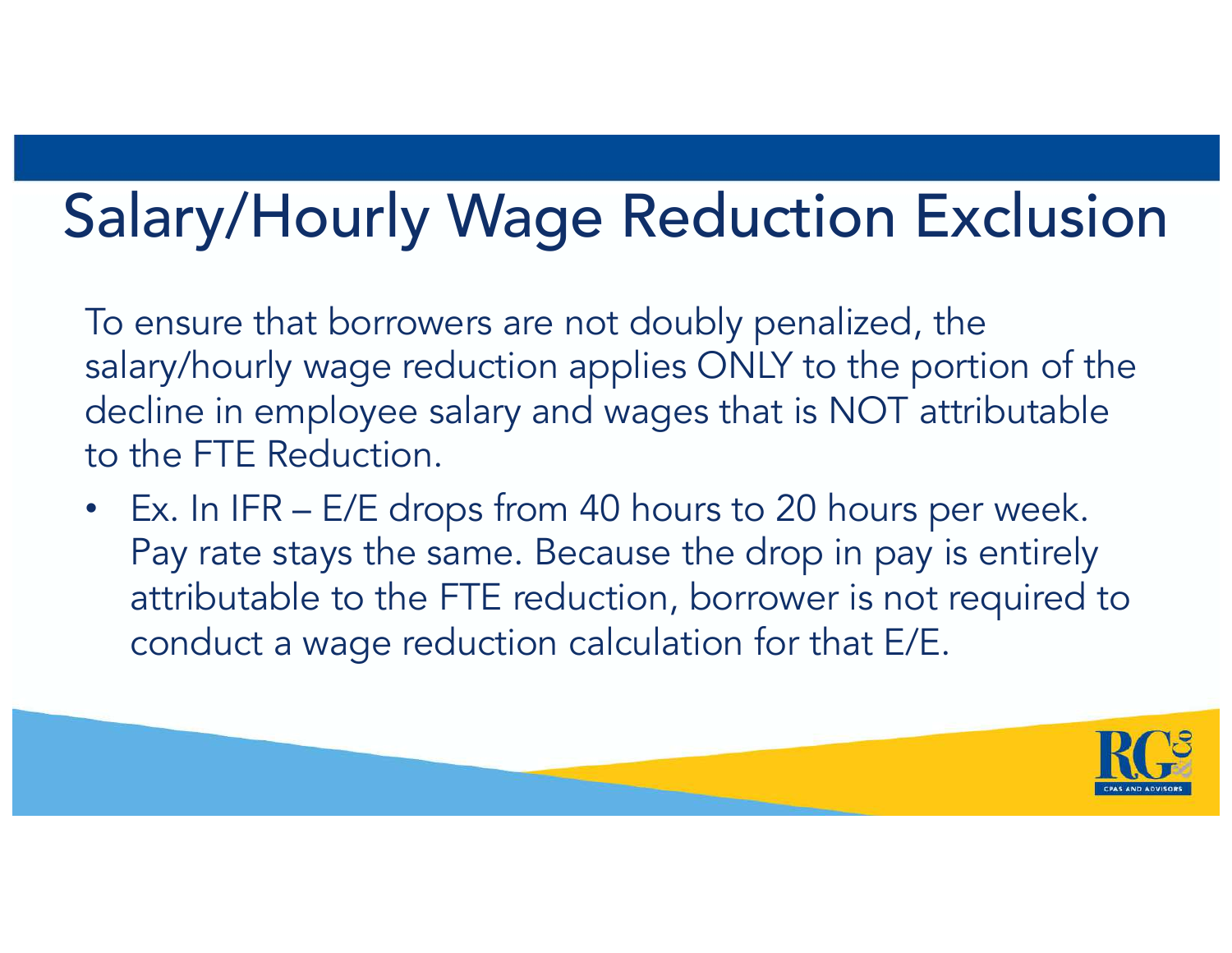#### FTE Reduction Quotient

DEFINED: Total Average FTEs (Tables 1 + 2)/ Average FTE during borrower's chosen reference period (not to exceed 1.0)

Average FTEs (for each employee) per week for Covered period. Enter on PPP Schedule A Worksheet (Tables 1 & 2). Then, choose your reference period; The Lesser of:

The avg. FTEs per week – 2/15/19 – 6/30/19 OR

The avg. FTEs per week – 1/1/20 – 2/29/20

Enter on Line 11 of PPP Schedule A.

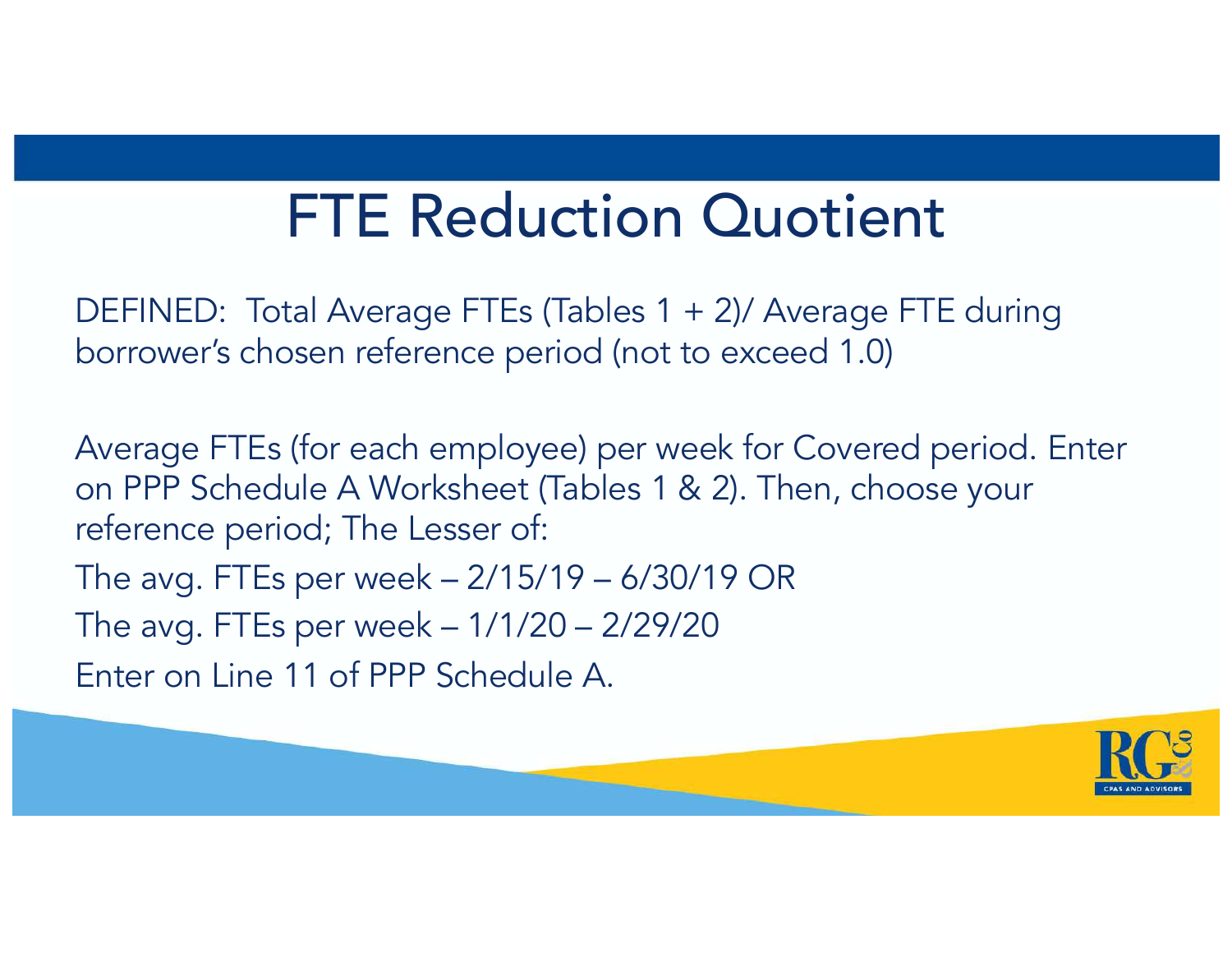#### FTE Reduction Quotient

FTEs equal the avg. number of employees you have over a given period Divide # of hours paid by # of weeks. 40-Hour week confirmed in Instructions. Max amount per E/E is 1.0.

Ex. 8,160 hours / 8 weeks / 40 hrs = 25.2 FTEs

- Round to nearest tenth
- Simplified method allowed for 1.0 at > 40 hours or 0.5 for < 40 hours
	- Choose the option that maximizes your Quotient.

NOTE: The FTE Quotient comes after reduction for Salary/Hourly Wages, thus the Salary/Hourly Wage reduction gets reduced proportionately by the FTE Quotient. This is borrower favorable.

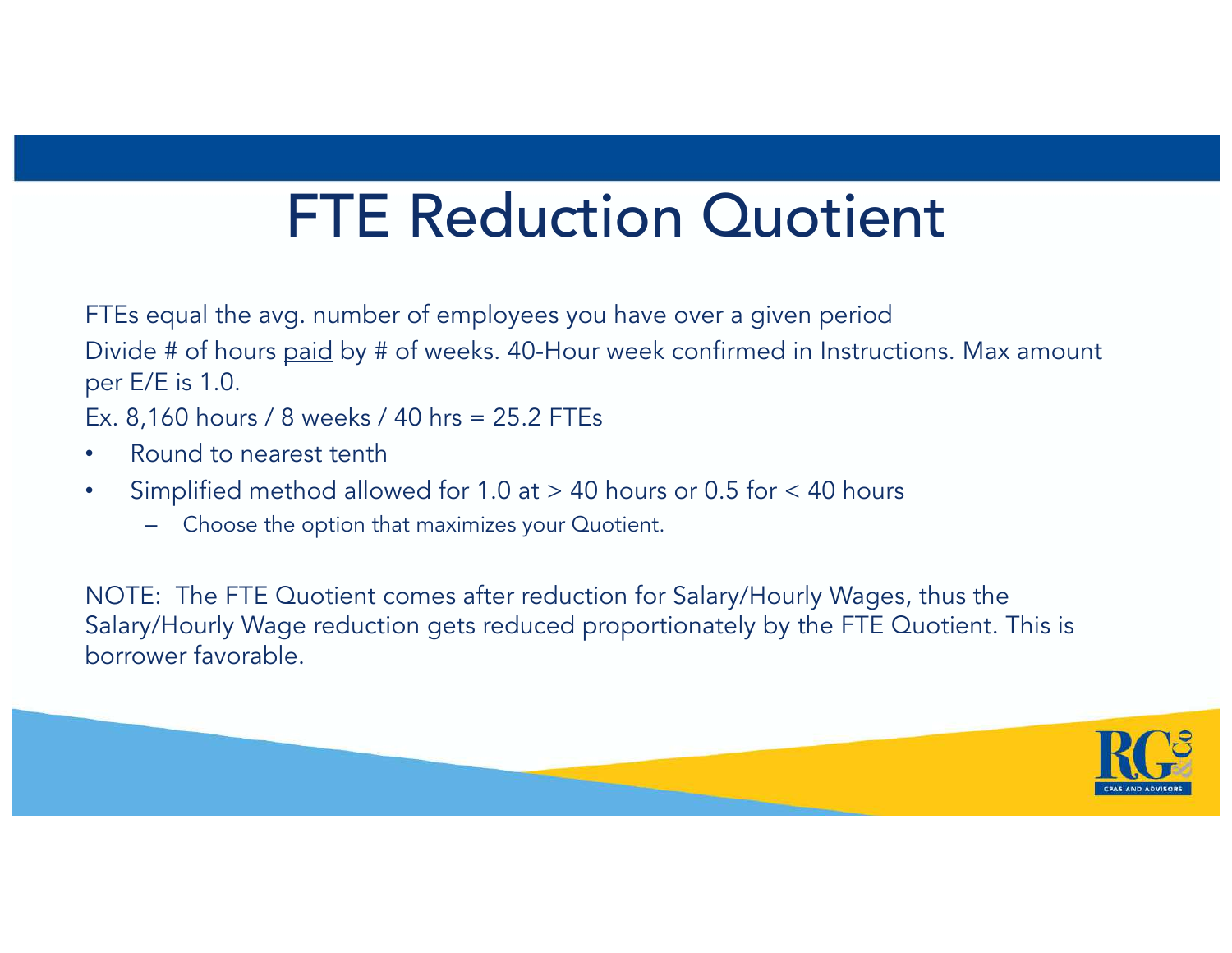#### FTE Reduction Safe Harbor #1 (EZ)

If Borrower meets Safe Harbors, they are granted an automatic 1.0 for FTE Reduction Quotient

- Unable to operate between 2/15/20 and end of CP at the same level due to compliance with requirements established by:
	- Secretary of Health and Human Services
	- Centers for Disease Control
	- Occupational Safety and Health Administration

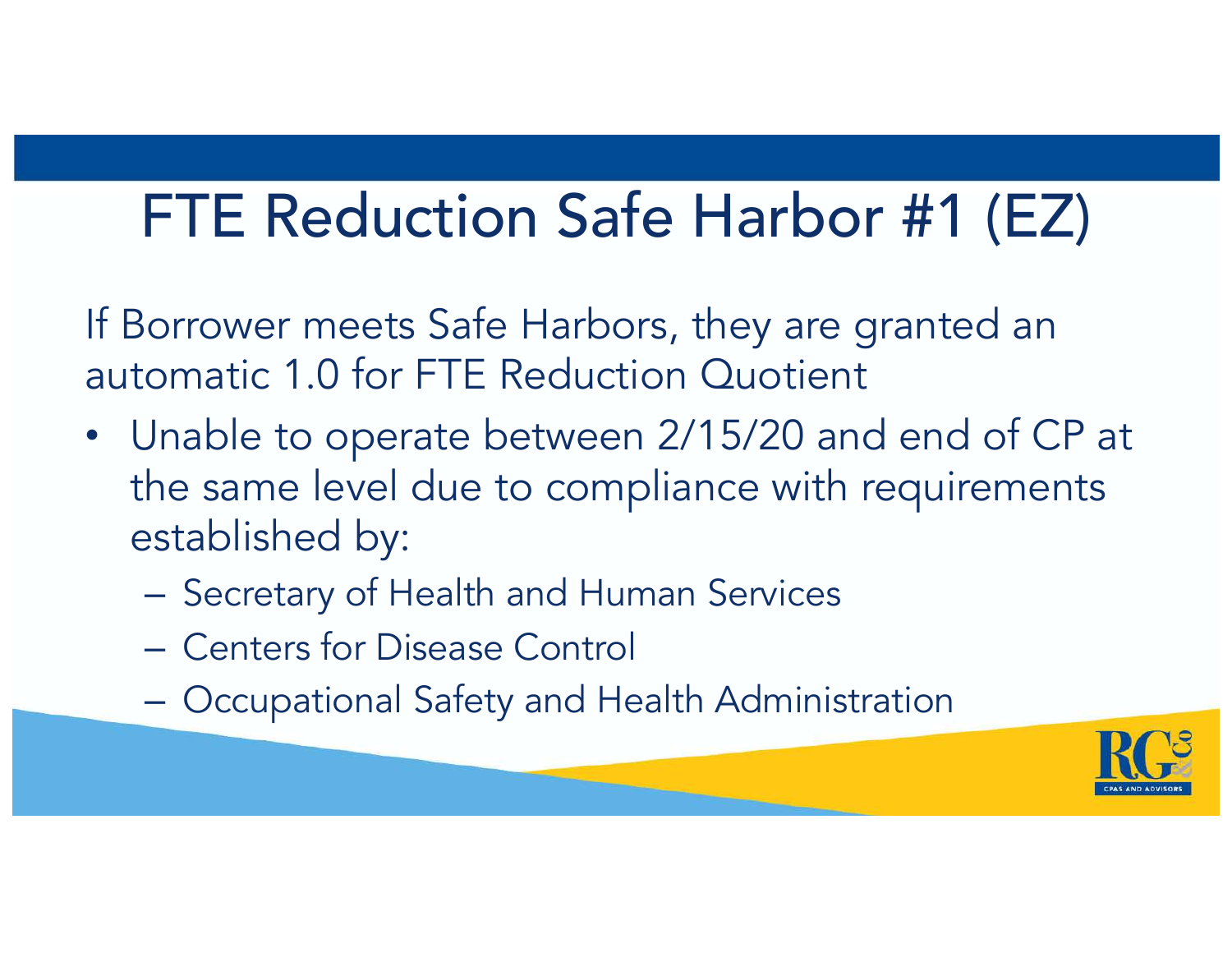#### FTE Reduction Safe Harbor #2

If Borrower meets Safe Harbors, they are granted an automatic 1.0 for FTE Reduction Quotient

- 1. If the FTEs drop from 2/15/20 4/26/20 and,
- 2. The reduction is restored to 2/15/20 levels by earlier of (not later than) 12/31/20 or the date the forgiveness application is submitted.

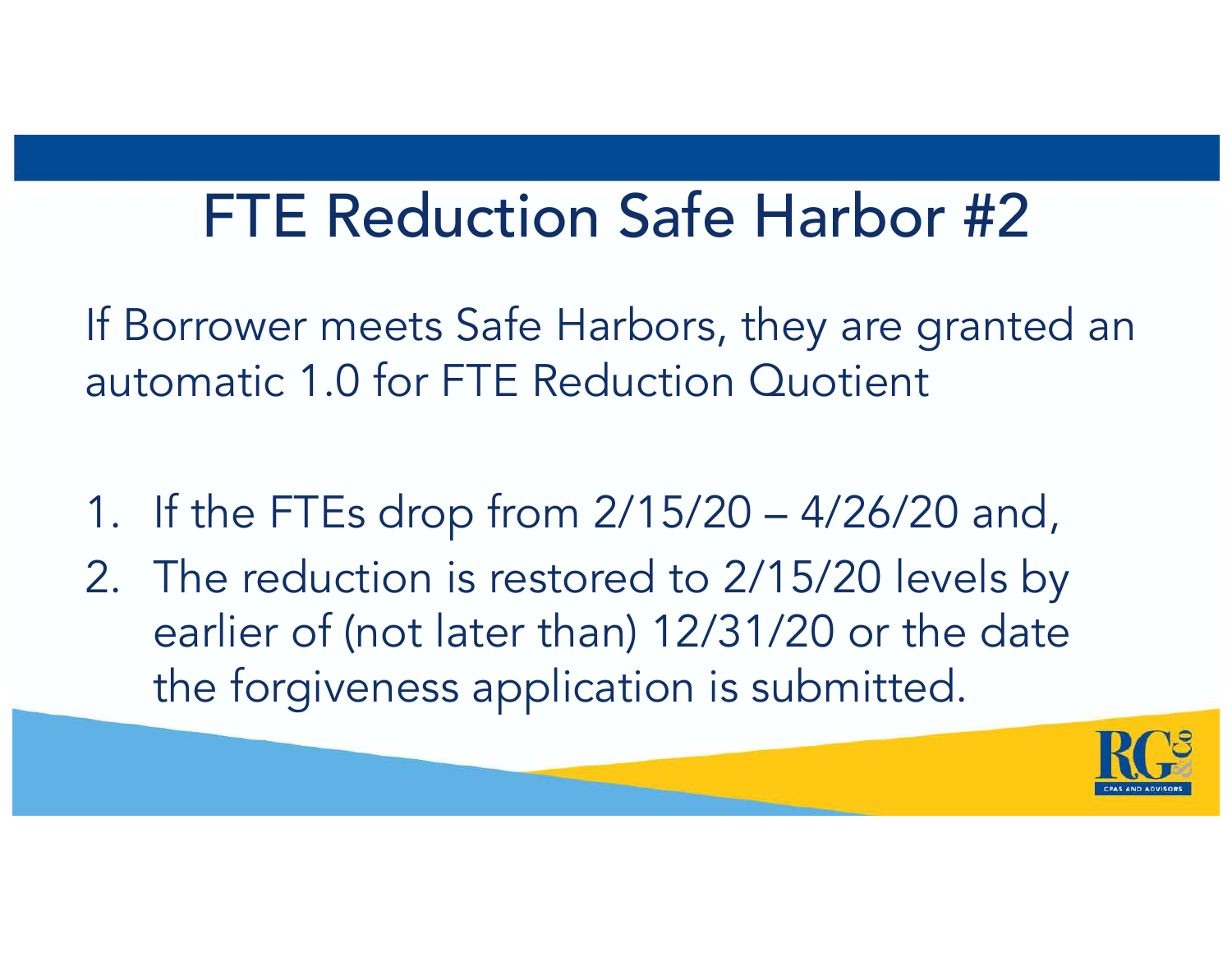#### FTE Reduction Simple Safe Harbor (EZ)

PPP Schedule A provides after Line 10 a checkbox to allow a borrower to skip the complex math for FTEs if they have NOT reduced:

- 1. The Number of Employees and
- 2. Average paid hours "between" 1/1/20 and the end of the Covered Period.
	- 1. If passed, consider filing EZ form.

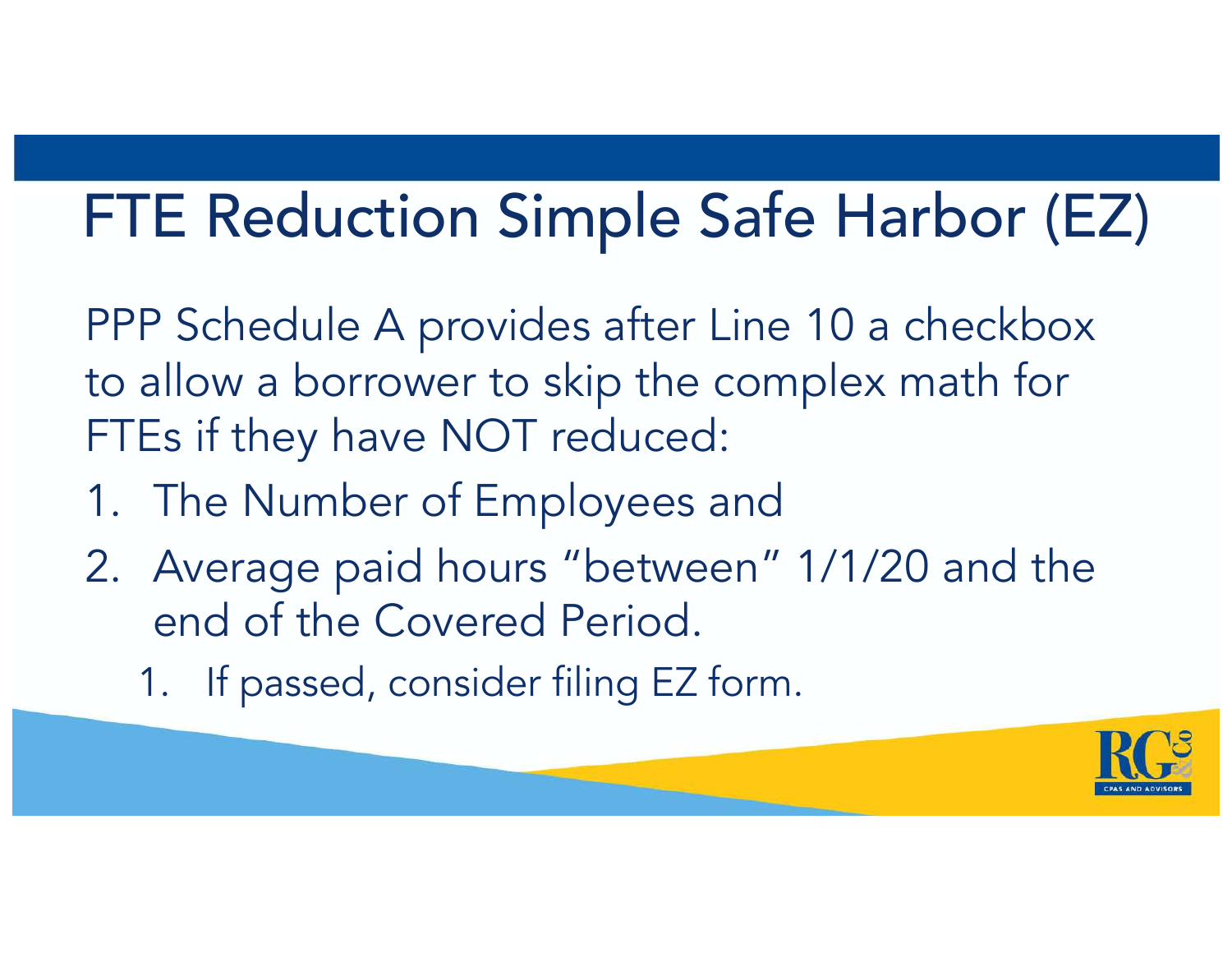#### FTE Reduction Exceptions

Borrower's loan forgiveness is NOT reduced by FTE reductions in the following cases:

- Written re-hire offers made during covered period rejected by E/E. Borrower must inform State Unemployment Ins.
- Unable to replace lost job with similar qualifications before 12/31/20.
- Any E/E fired for cause.
- Any E/E who voluntarily resigned.
- Any E/E who voluntarily requested a reduction in hours.
- Documentation will be required. Get it in writing!

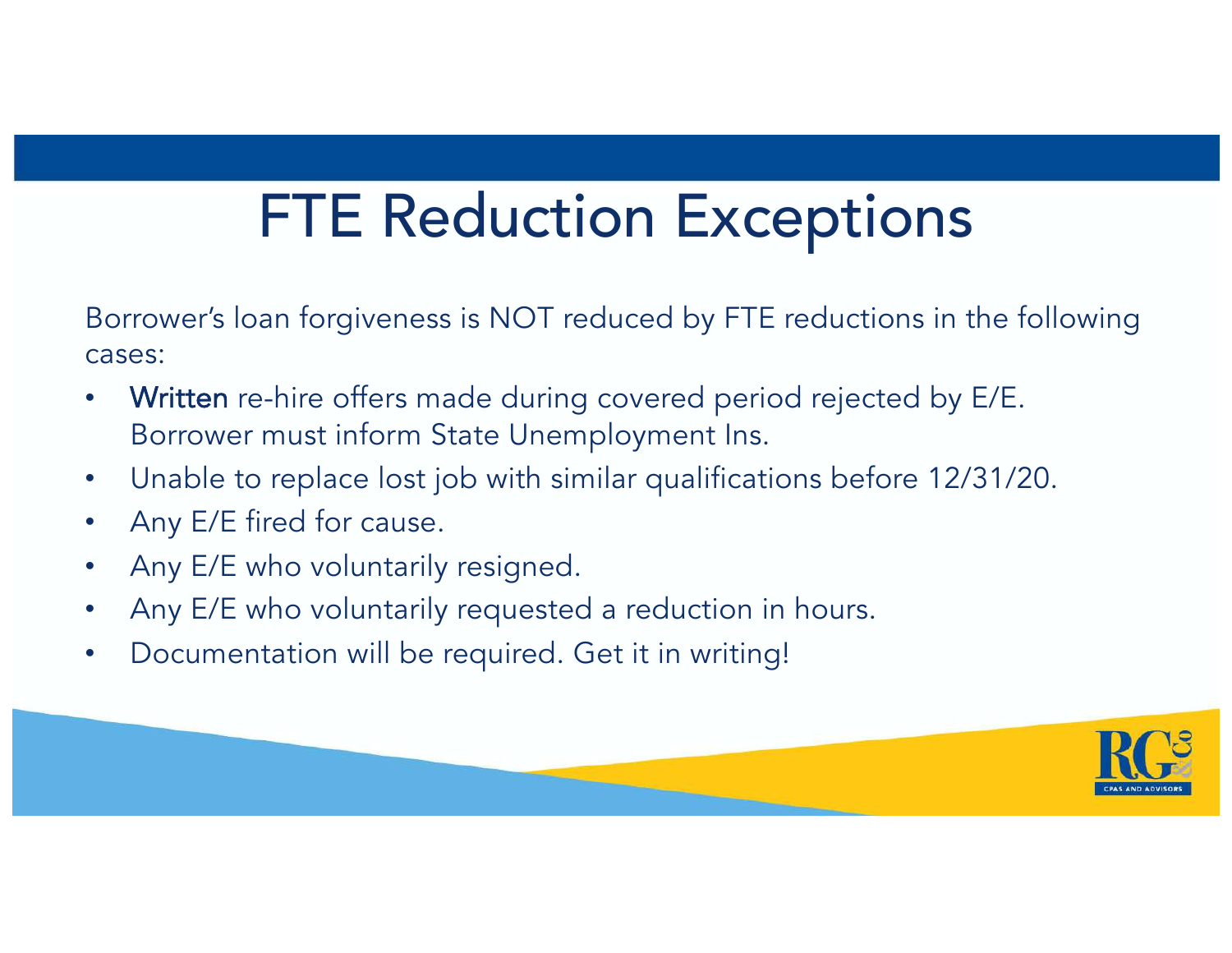PPP Flexibility Act of 2020 amends forgiveness provisions of the CARES Act by:

- Extending repayment period from 2 to 5 years (mutual agreement required for loans prior to June 5, 2020).
- Repayment Period begins on date forgiveness is determined and remitted to lender instead of 6-month deferral.
	- No later than 10 months after the CP ends if you fail to apply for forgiveness.
- 1% interest stays.

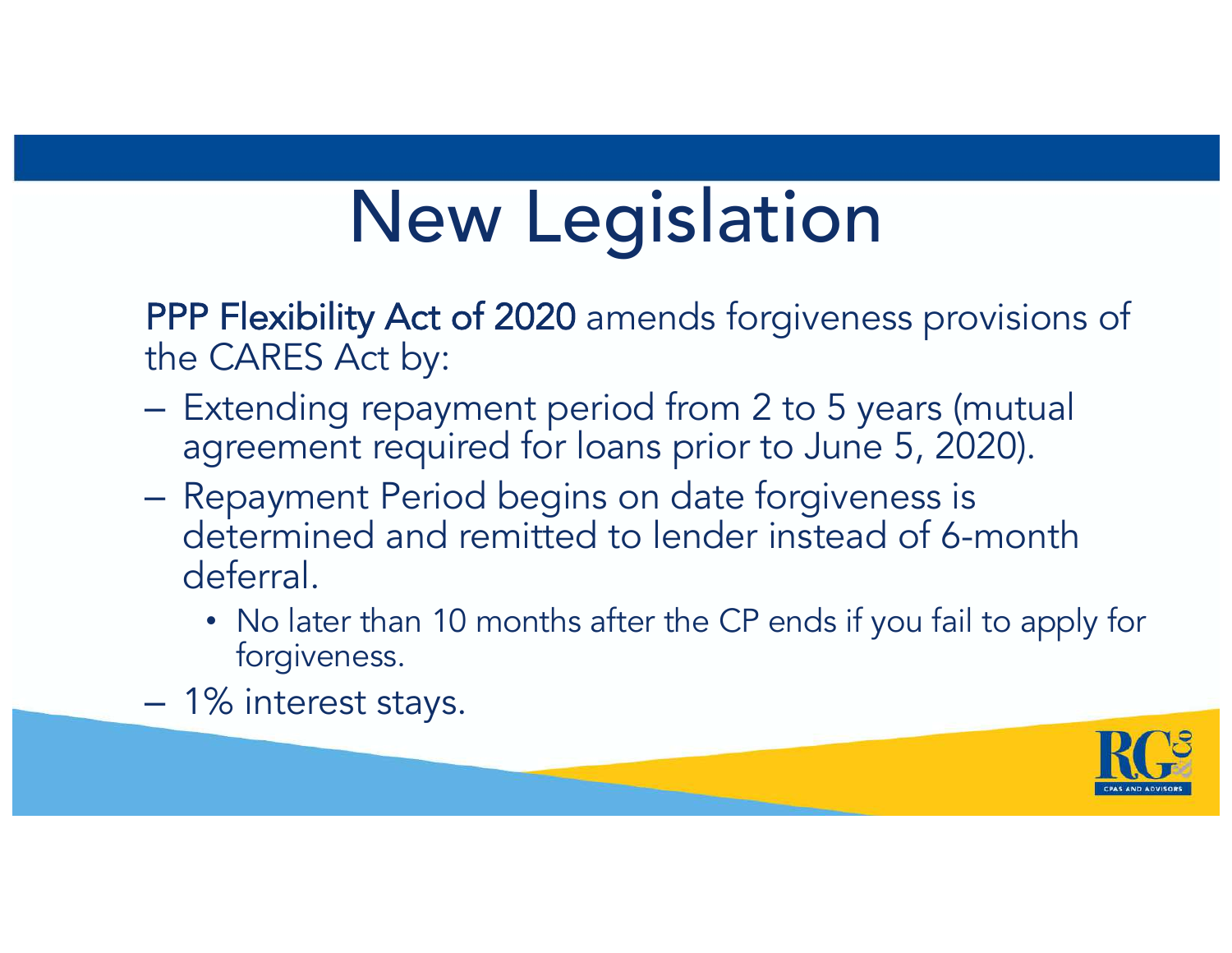PPP Flexibility Act of 2020 amends forgiveness provisions of the CARES Act by:

- Extends Covered Period to 24 weeks but provides for an election to keep the Original 8-week period for loans prior to June 5<sup>th</sup>.
- Keeps an FTE reduction in place with certain exemptions for inability to rehire and replaces original 6/30 replenishment date with 12/31/20.
- IFR clarifies that borrower's forgiveness will be proportional to 60% of loan proceeds used for payroll costs and MAY use up to 40% for nonpayroll costs.
- Law also provides for a deferral of ER Social Security payroll taxes.

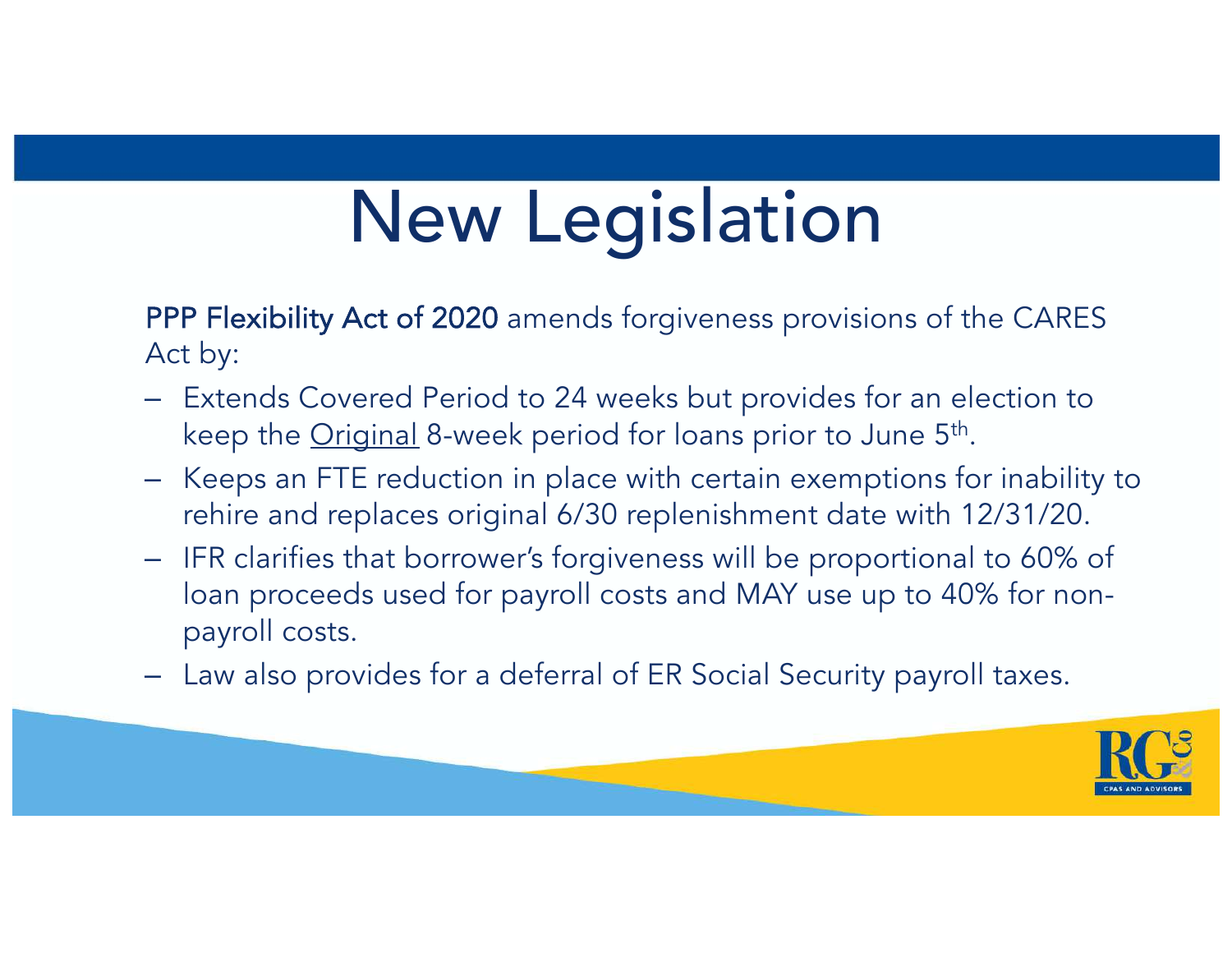Things to consider:

- 56 days just got stretched to 168 days.
- Sal/Hrly Wage levels maintained at least 75% for 168 days.
- Plan to extend your 2020 Business Tax return waiting on Forgivable Amount to be confirmed.
- If borrower reaches max forgiveness before 24 weeks runs out, can they apply early if Wage and FTE levels have been maintained?

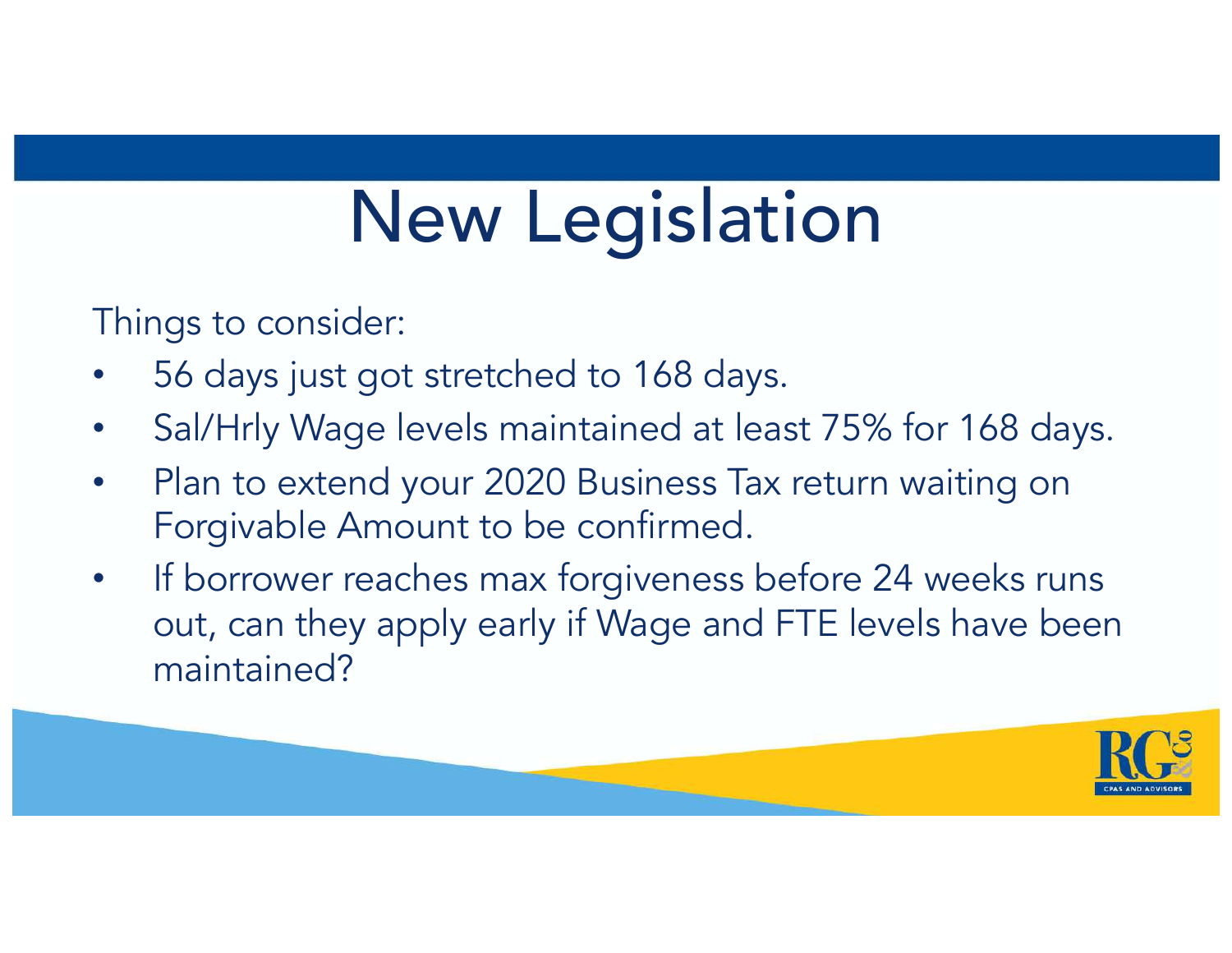Things to consider:

- For some businesses electing to keep the 8-week CP should not be ruled out if:
	- Your PPP funds have been spent on eligible costs during 8 weeks.
	- FTE levels were maintained at 2/15/20 levels or you are unable to re-hire or a safe harbor exemption applies. Will require written documentation.
	- No reduction in salary / wage levels have occurred.

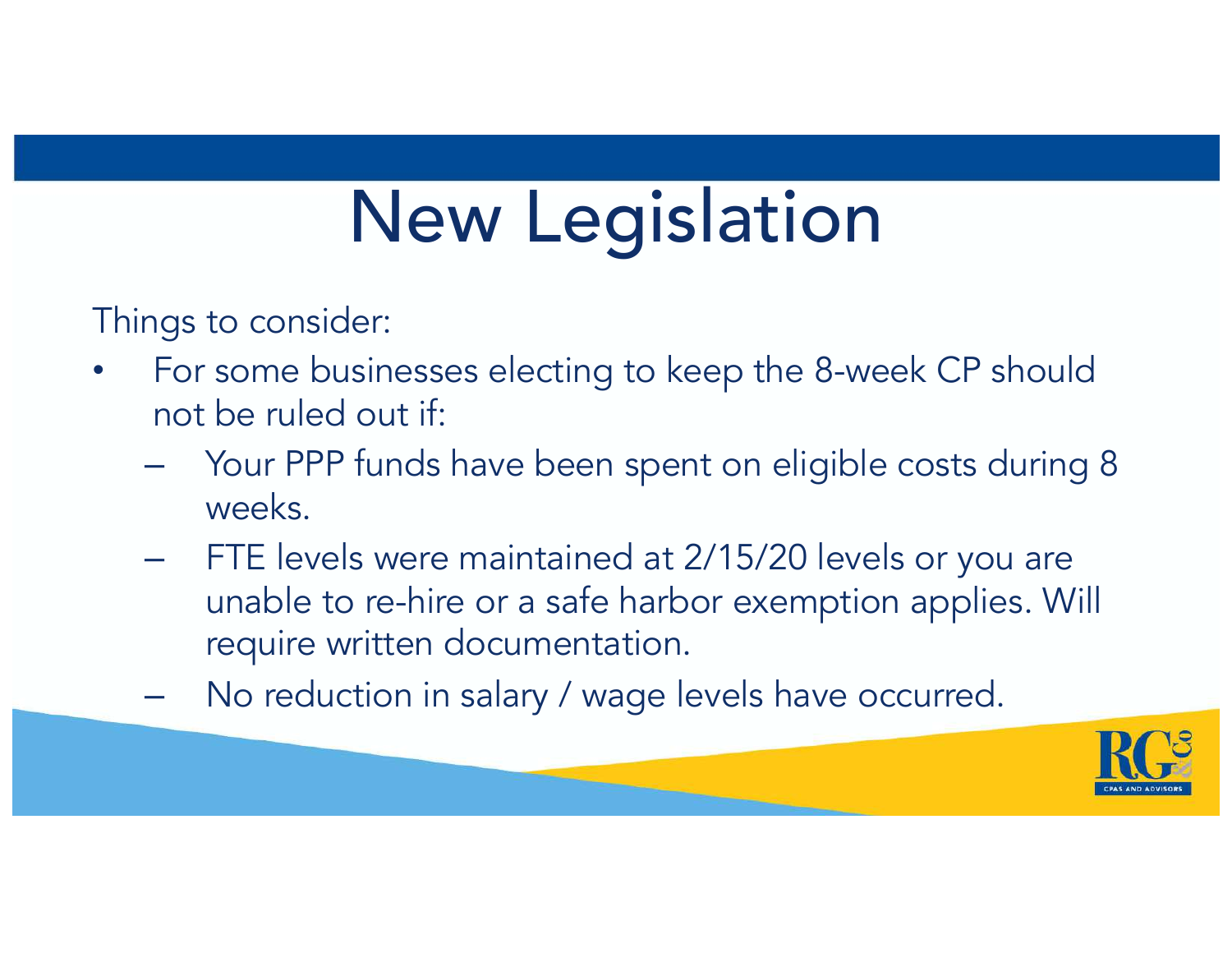### Things to consider:

- Businesses that need debt off their Balance Sheet for other Debt Covenant Calculations at year end for Banking requirements should consider 8-weeks.
- Businesses with more employees will have more homework to compute FTE's for a period 3 x longer.

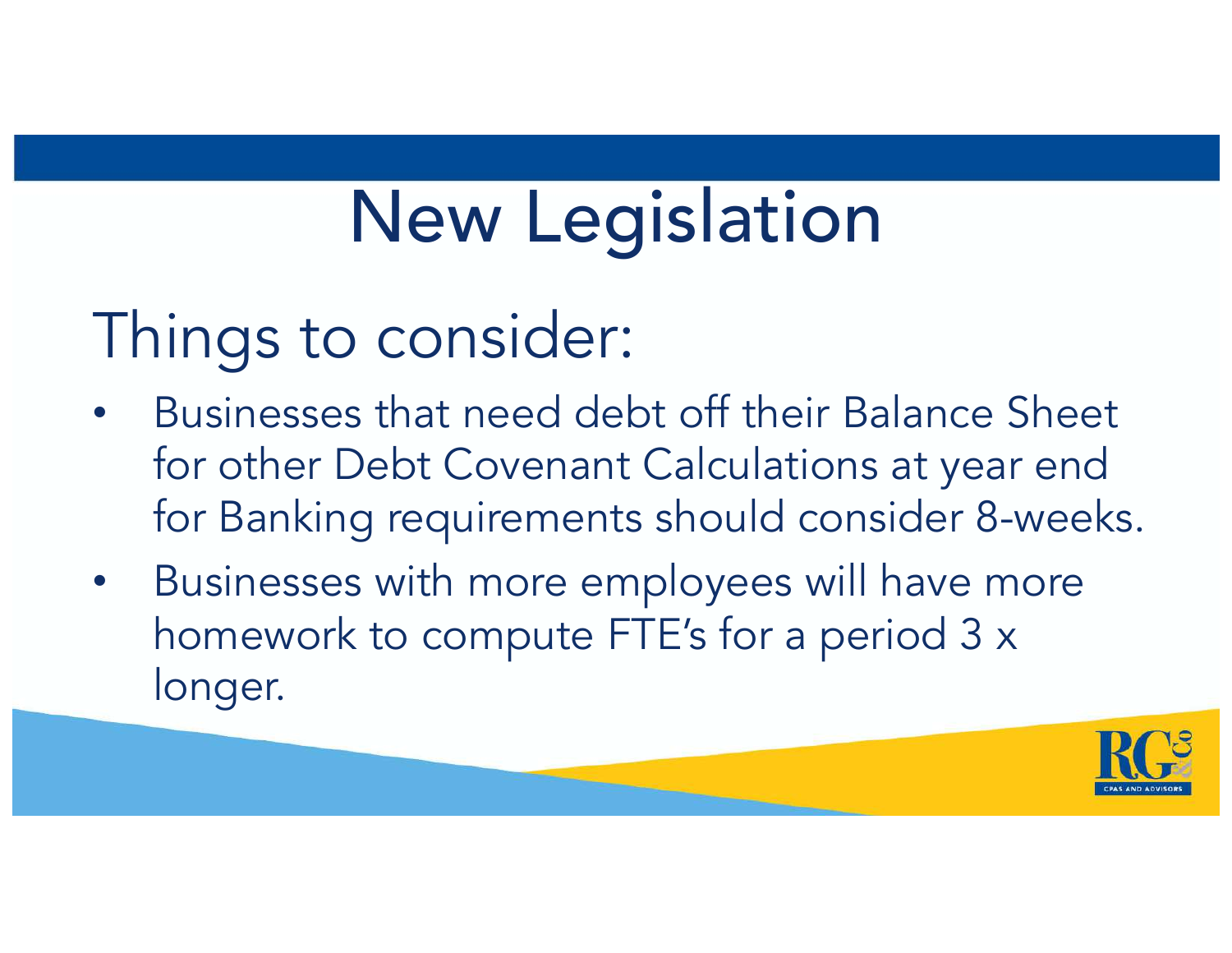## Taxation of Forgiven Debt

- Cancelled debt is generally taxable however,
- CARES Act Section 1106(i) excludes from gross income the debt forgiven under Section 1106(b).
- IRS Released Notice 2020-32 that Code Section 265 disallows deductions otherwise allowable which is allocable to income exempt from tax.

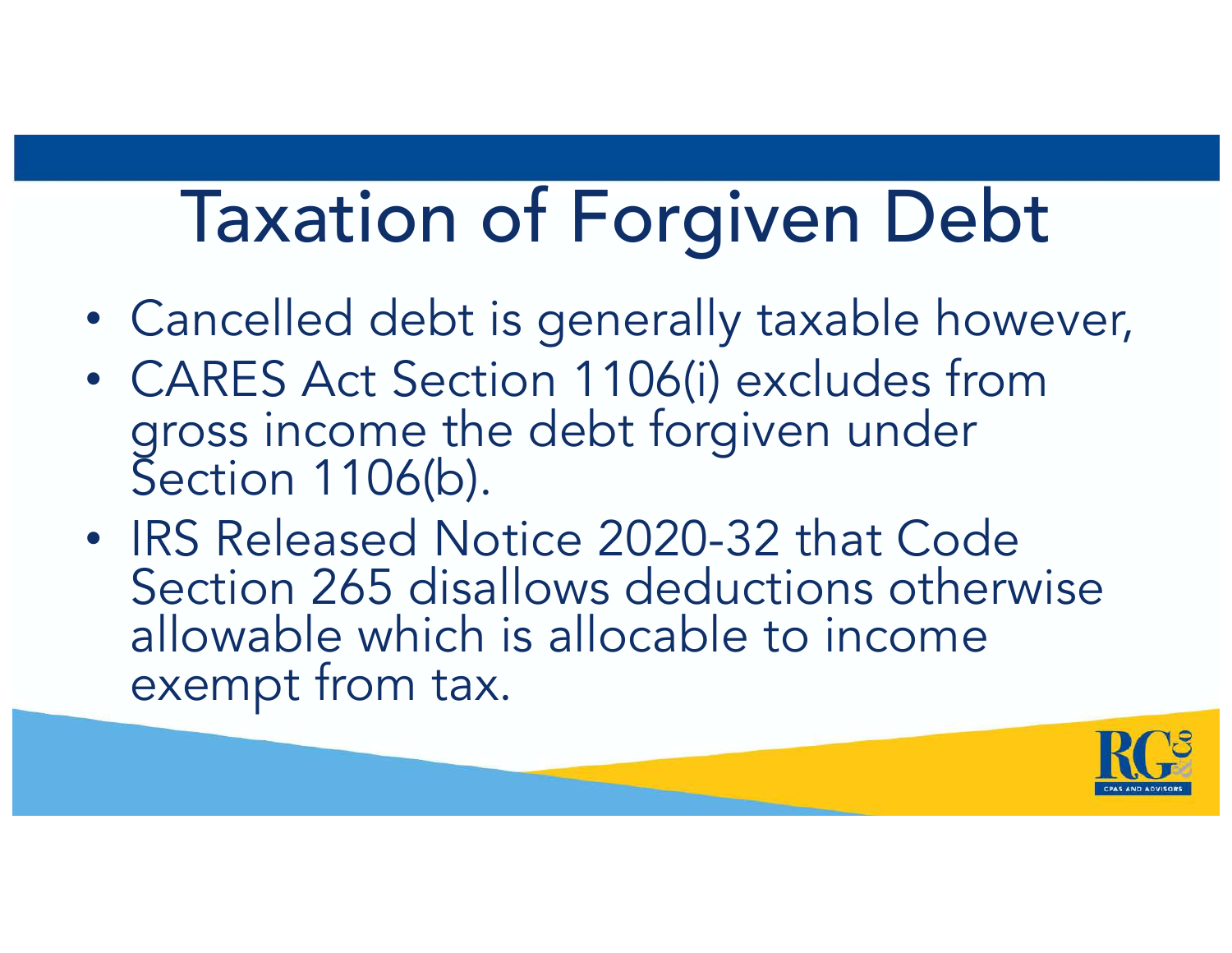## Taxation of Forgiven Debt

IRS Notice 2020-32 Deductibility of expenses paid using PPP forgivable loan proceeds:

- Congress and the AICPA argue this goes against the original intent of Section 1106(i) of the CARES Act which provides that PPP loan recipients will not recognize taxable income if the loan is forgiven.
- Senate Bill 3612 (Small Business Expense Protection Act of 2020) introduced into Congress on 5/5/2020 (John Cornyn, R. TX) to provide that tax deductions will be allowed for expenses paid using PPP loan proceeds that are forgiven.

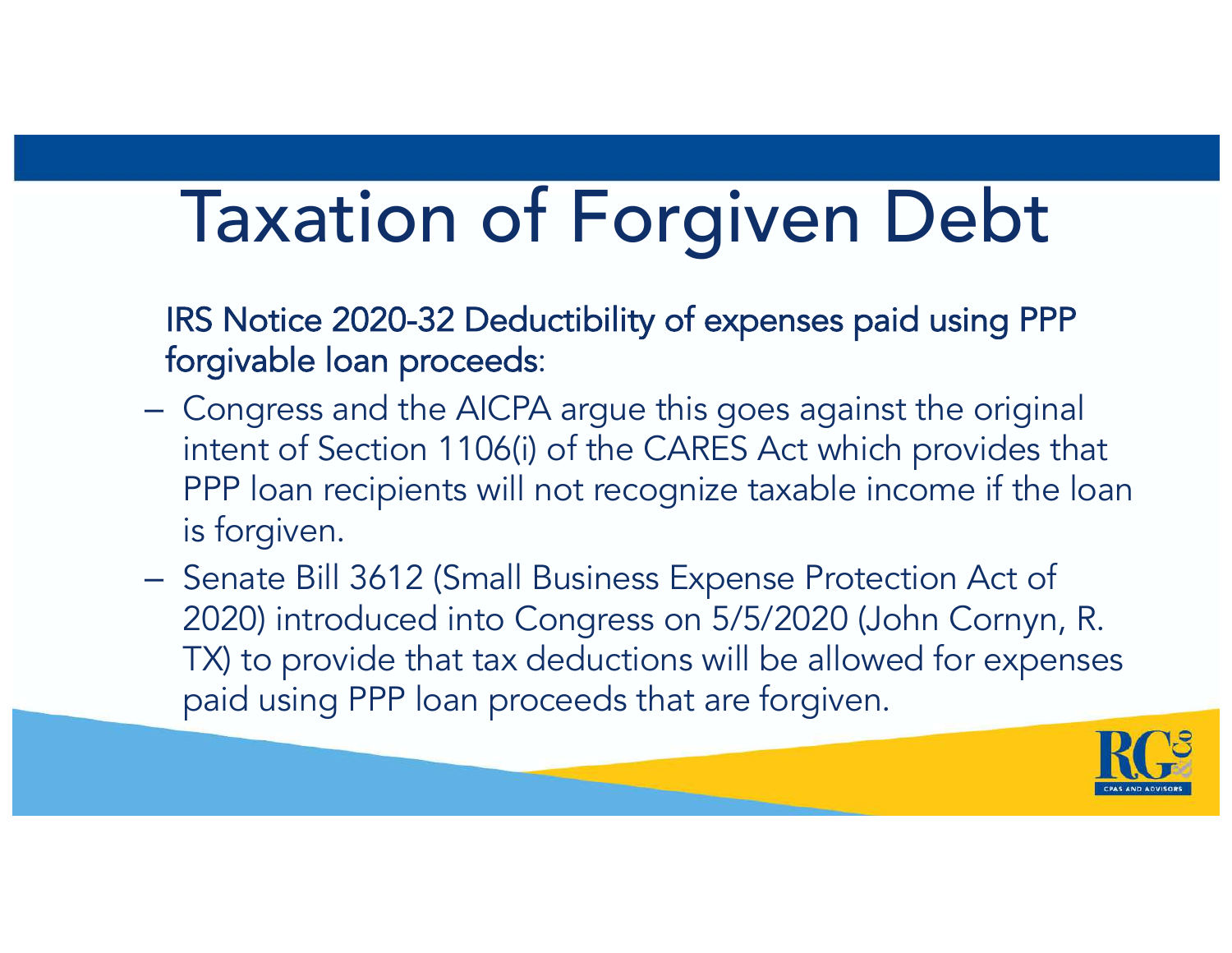## Taxation of Forgiven Debt

- How do you estimate 2020 taxes at this point?
- Is there a chance Estimated Tax Penalties get waived for some part of 2020?
- Does Sec. 265 apply if eligible costs are disbursed in 2020, but forgiveness doesn't apply until 2021?

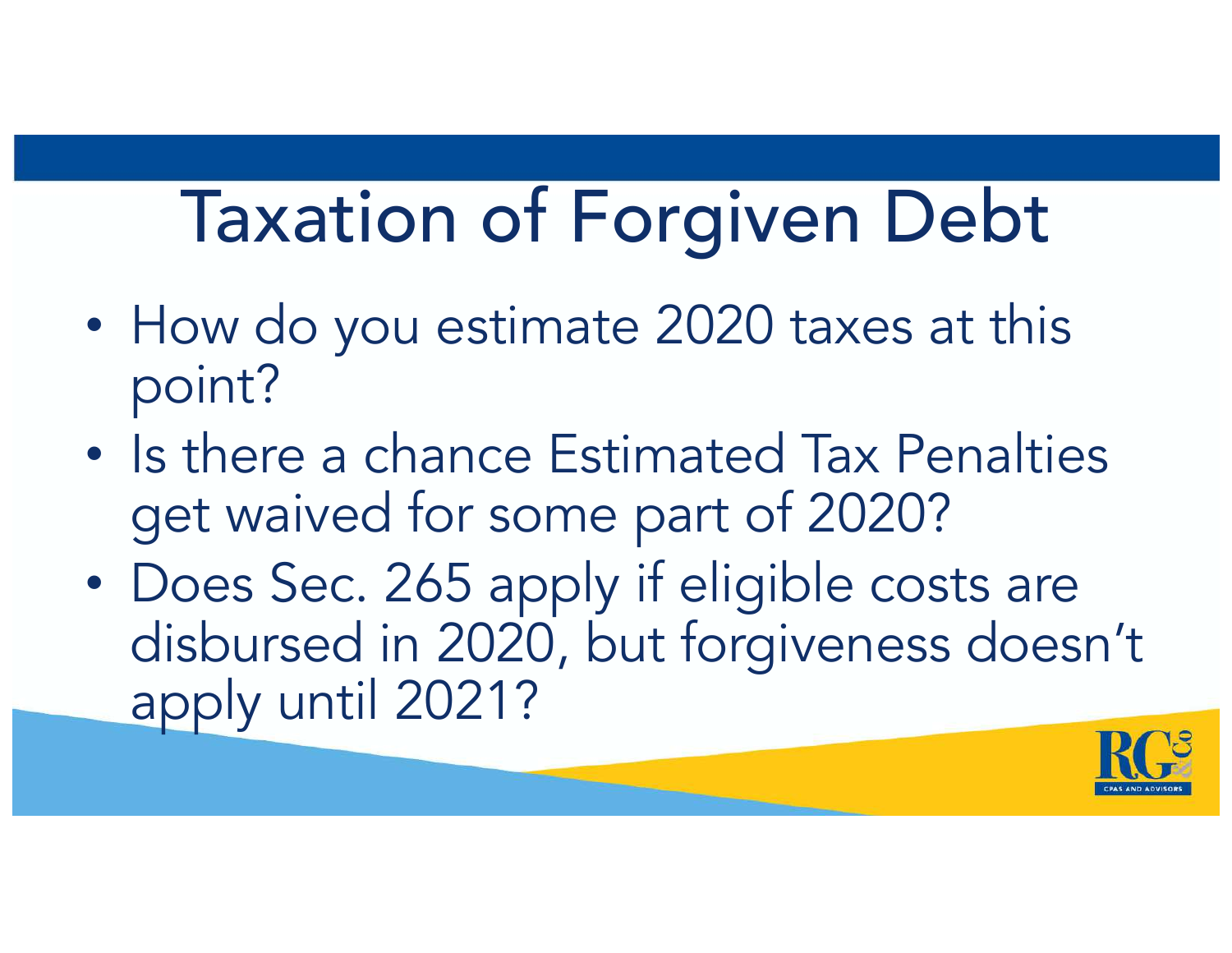## H.R. 6800 (Heroes Act)

- Health and Economic Recovery Omnibus Emergency Solutions Act
- Introduced by Nita Lowey (D. NY); 1,854 pages
	- Passed the House 5/15/20; moved to Senate
	- 6/1/20 Read the 2nd time by Senate
	- 6/10/20 A committee held a meeting for consideration
- Focused on providing funding for federal agencies and government
- Provides additional \$1,200 stimulus to individuals
- Expands paid sick days and Family and Medical Leave, Unemployment, etc.
- Division I Small Business Provisions:
	- Expands and modifies PPP (may be DOA due to Flexibility Act)